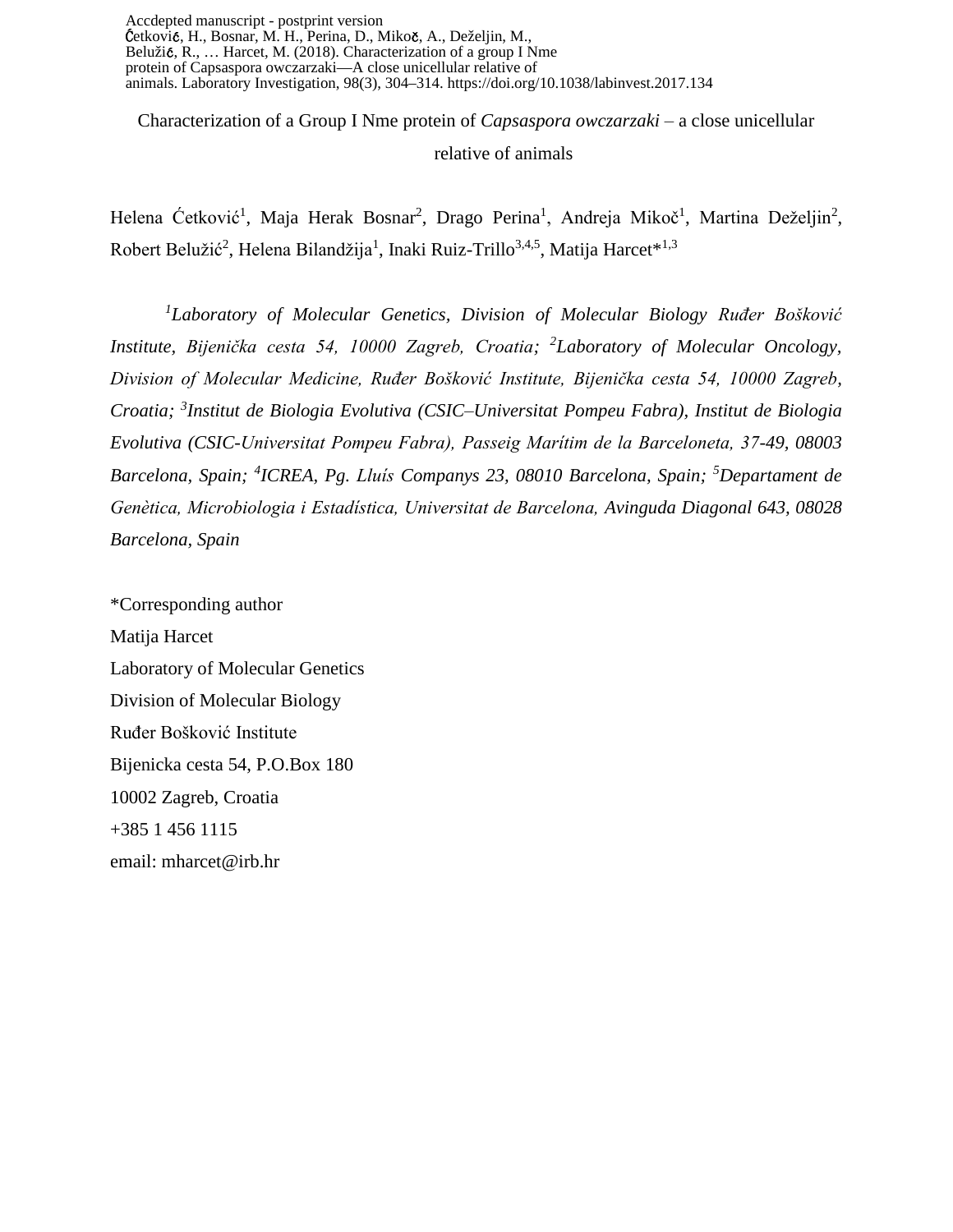#### **Abstract**

Nucleoside diphosphate kinases are enzymes present in all domains of life. In animals, they are called Nme or Nm23 proteins, and are divided into Group I and II. Human Nme1 was the first protein identified as a metastasis suppressor. Due to its medical importance, it has been extensively studied. In spite of the large research effort, the exact mechanism of metastasis suppression remains unclear. It is unknown which of the biochemical properties or biological functions are responsible for the antimetastatic role of the mammalian Nme1. Furthermore, it is not clear at which point in the evolution of life Group I Nme proteins acquired the potential to suppress metastasis, a process that is usually associated with complex animals. In this study we performed a series of tests and assays on a Group I Nme protein from filasterean *Capsaspora owczarzaki,* a close unicellular relative of animals. The aim was to compare the protein to the well-known human Nme1 and Nme2 homologues, as well as with the homologue from a simple animal – sponge (Porifera), in order to see how the proteins changed with the transition to multicellularity, and subsequently in the evolution of complex animals. We found that premetazoan-type protein is highly similar to the homologues from sponge and human, in terms of biochemical characteristics and potential biological functions. Like the human Nme1 and Nme2, it is able to diminish the migratory potential of human cancer cells in culture.

## **Introduction**

The appearance of multicellularity is directly connected to the origin of cancer. Cancer can be viewed as a collapse of the cooperation within the multicellular organism and the proliferation of selfish cell lines [\(1\)](#page-16-0) Even some of the simplest "early branching" non-bilaterian animals, such as cnidarians, develop tumors [\(2\)](#page-16-1). Tumors have also been identified in other invertebrates, for example flatworms, mollusks and insects (reviewed in [\(1\)](#page-16-0)). Metastatic potential is the property that has the highest influence on the lethality and prognosis of cancer. Metastasis is a complex process. Cancer cells first need to detach from the primary site, pass through the basement membrane and the surrounding stroma, enter blood or lymphatic vessels, survive in the circulation, arrest and leave the vessel, and invade an unrelated tissue. Therein, the cells have to adapt to the new surroundings, multiply and grow their own blood supply. Genes whose proper function inhibits metastasis are called metastasis suppressors. Different (although overlapping)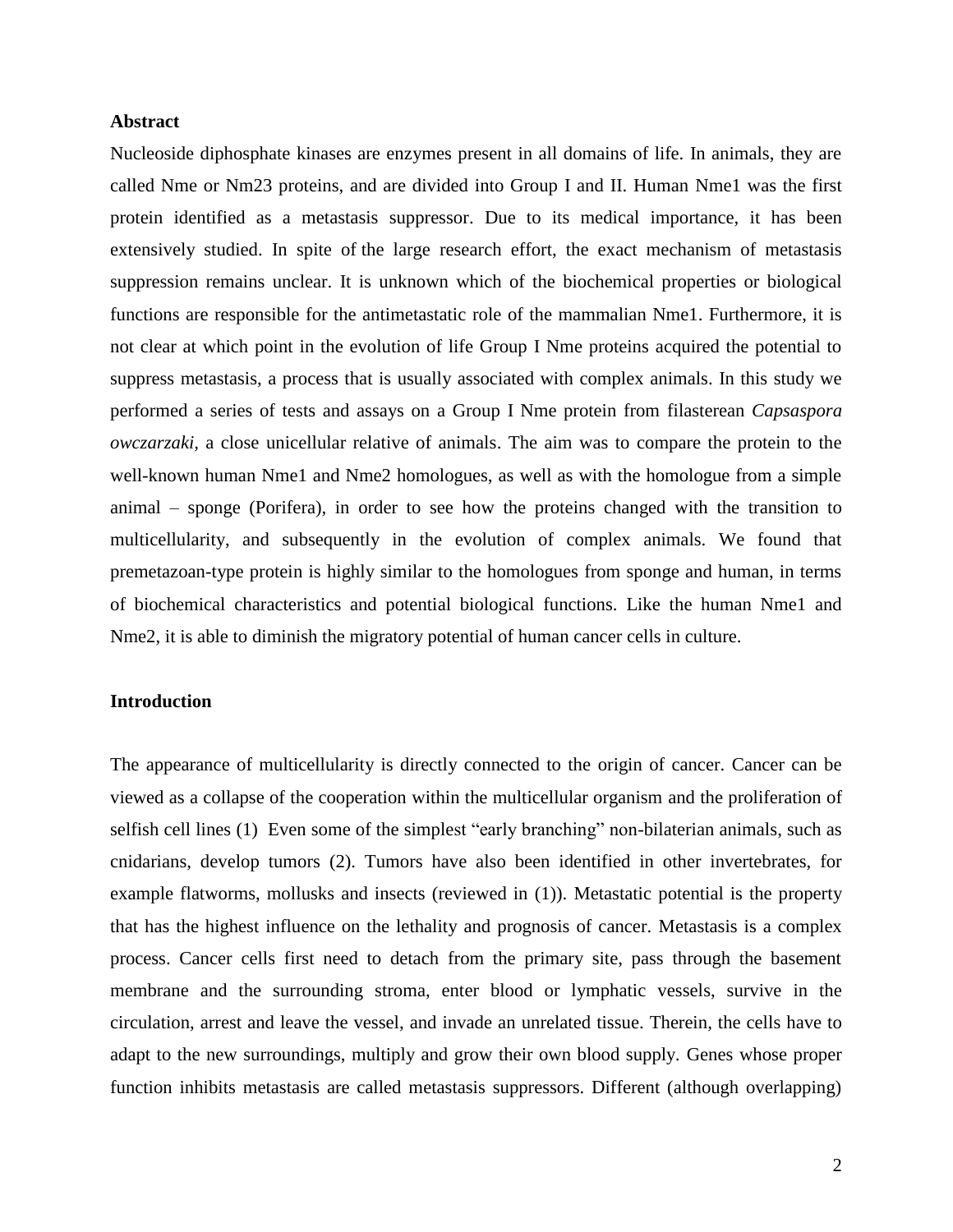sets of metastasis suppressors are involved in each step of the metastatic process. One of the crucial events that occur during metastasis is the change in tumor cell adhesion properties. Precisely regulated cell adhesion is also one of the essential elements for the evolution of complex multicellularity. Some metastasis suppressors are directly or indirectly involved in cellcell or cell-ECM adhesion and others modulate the function of adhesion molecules (Ćetkovic et *al*, this issue). Therefore, the same molecular interactions are crucial for both, the origin of multicellular organization and the metastatic processes, and they include genes that are in mammals recognized as metastasis suppressors.

The human Nme1 is the first known and the most studied metastasis suppressor [\(3\)](#page-16-2). Nme (nucleoside diphosphate kinases - NDPKs, Nm23 proteins) is a family of evolutionary conserved proteins present in all domains of life [\(4\)](#page-16-3). Their canonical role is the maintenance of NTP pool in the cell by phosphorylation of NDPs, although many other functions of this protein have been described. In animals, Nme proteins are divided in two distinct groups. Non-bilaterian animals have one or two Group I Nme proteins, which have further diversified after the appearance of vertebrates [\(5\)](#page-16-4). Group II contains members have more ancient origins and homologues present in unicellular eukaryotes. Ten Nme proteins have been identified in human: Nme1-4 belong to Group I, and Nme5-9 to Group II. Human Nme10, aka XRP2, has only a partial NDPK domain and does not belong to either group [\(6\)](#page-16-5).

Decreased expression of Nme1 has been linked to metastatic phenotype of several tumor types. Human Nme2 is highly homologous to human Nme1, but has different pI value [\(7\)](#page-16-6). These two proteins form enzymatically active hetero- or homohexamer in any possible combination of subunits (6Nme1, 5Nme1+1Nme2,… 6Nme2). Besides diphosphate kinase activity, Nme1 and Nme2 also act as histidine kinases  $(8, 9)$  $(8, 9)$ , 3'-5' exonucleases  $(10)$ , and transcriptional regulators [\(11\)](#page-16-10). As expected for an enzyme with basic and diverse functions, mammalian Nme1 is involved in many cellular processes such as proliferation [\(12\)](#page-16-11), differentiation [\(13,](#page-16-12) [14\)](#page-17-0), development [\(15,](#page-17-1) [16\)](#page-17-2), apoptosis [\(17,](#page-17-3) [18\)](#page-17-4), adhesion, migration [\(19\)](#page-17-5), and vesicular trafficking [\(20\)](#page-17-6). In spite of the large effort put in the research on Nme proteins, the mechanism of metastasis suppression is still unknown. Nme1 has been linked with several steps in the metastatic cascade [\(3\)](#page-16-2), but without clear evidence for the mechanism of its action.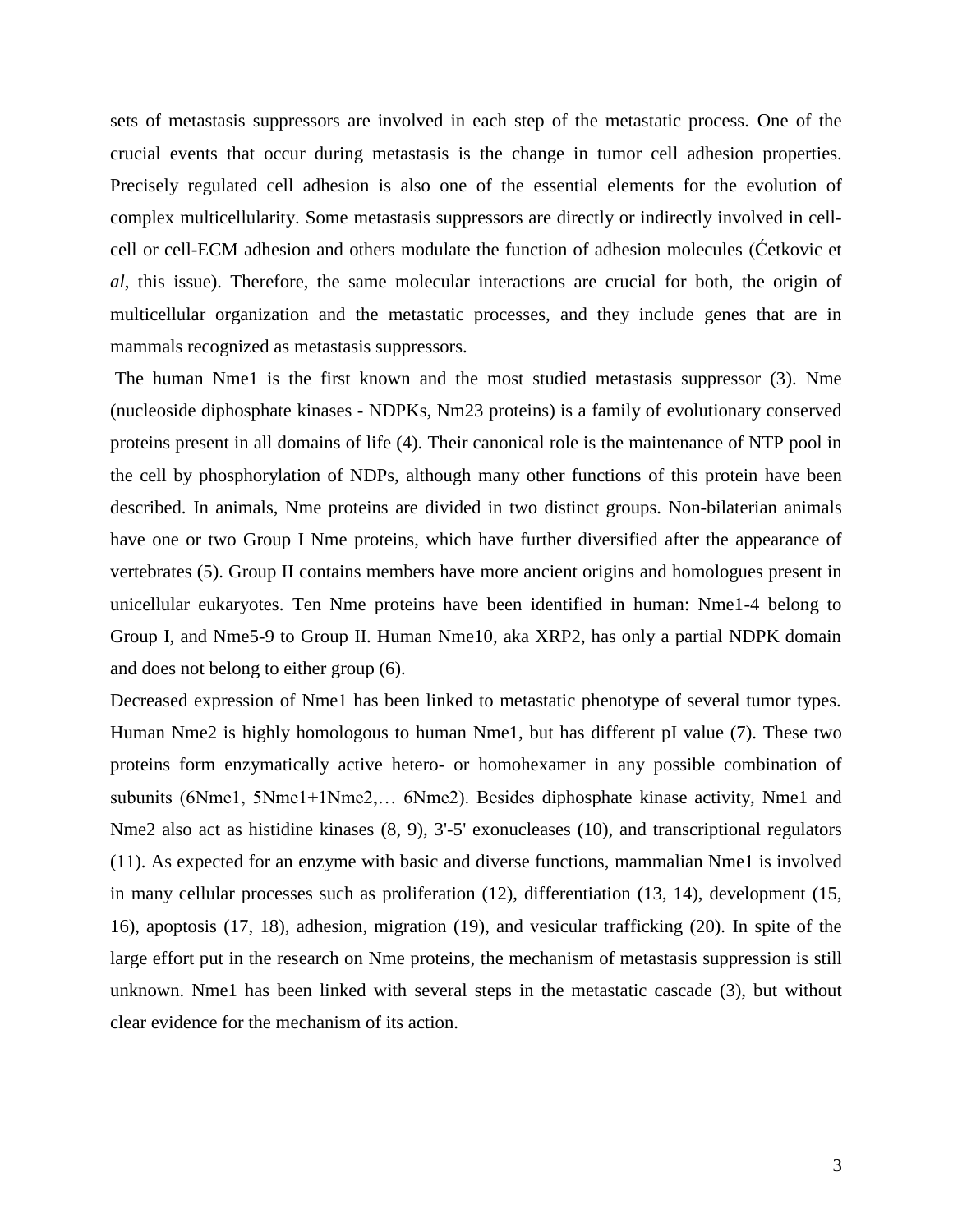In animals, cell adhesion is achieved through several classes of proteins, including integrins and cadherins. There is evidence suggesting that Nme1 affects cell adhesion in metastasis [\(19,](#page-17-5) [21\)](#page-17-7). The mechanisms probably include modulation of cadherins [\(22\)](#page-17-8) and integrins [\(23\)](#page-17-9).

Due to large research efforts, we now have considerable knowledge of Nme1 properties in complex animals such as mammals. In an earlier study, we demonstrated that the earliestbranching simple animals – sponges (Porifera) possess an Nme1 homologue, NmeGp1Sd, with biochemical properties very similar to the mammalian homologues. Moreover, we found that the sponge Nme1 (NmeGp1Sd) is recognized by human cells as their own protein, and is able to diminish migratory (metastatic) potential of cancer cells [\(7\)](#page-16-6). So far the work on Nme1 in unicellular eukaryotes has been very limited with no data available on the properties of Nme homologues in close unicellular relatives of animals. Herein, we present a study of a Group I Nme protein from *Capsaspora owczarzaki –* a close unicellular relative of animals. The aim was to compare the properties of "ancestral-type" protein before the emergence of multicellularity, with the homologues from simple non-bilaterian animals and vertebrates. We were especially interested in investigating whether the premetazoan version of the Group I Nme has properties that would make it a metastasis suppressor.

There are three major lineages of unicellular eukaryotes closely related to animals: Ichtiosporea, Filesterea, and Choanoflegellata [\(24\)](#page-17-10). *Capsaspora owczarzaki* is one of only two known species in the phylum Filasterea. It was identified as an amoeboid endosymbiont of a pulmonate snail *Biomphalaria glabrata [\(25,](#page-17-11) [26\)](#page-17-12)* In laboratory conditions, *C. owczarzaki* has a life cycle consisting of three stages – filopodial (adherent), aggregative (pseudomulticellular) and cystic. Recently sequenced *C. owczarzaki* genome [\(27\)](#page-18-0) encodes many proteins with functions related multicellularity, previously thought to be metazoan innovations, such as a rich repertoire of transcription factors [\(28\)](#page-18-1) and tyrosine kinases [\(29\)](#page-18-2), as well as proteins directly involved in adhesion*. C. owczarzaki* possesses cadherins and all components of the integrin-mediated adhesion and signalling complex, including four integrin-alpha and four integrin-beta homologues [\(30\)](#page-18-3). Many of the adhesion-related proteins are more highly expressed in aggregative stage, indicating their potential role in adhesion between aggregated *Capsaspora*  cells [\(31\)](#page-18-4). It has been shown that some conserved *C. owczarzaki* proteins can substitute the function of their homologues in arthropods [\(32\)](#page-18-5) and vertebrates [\(33\)](#page-18-6).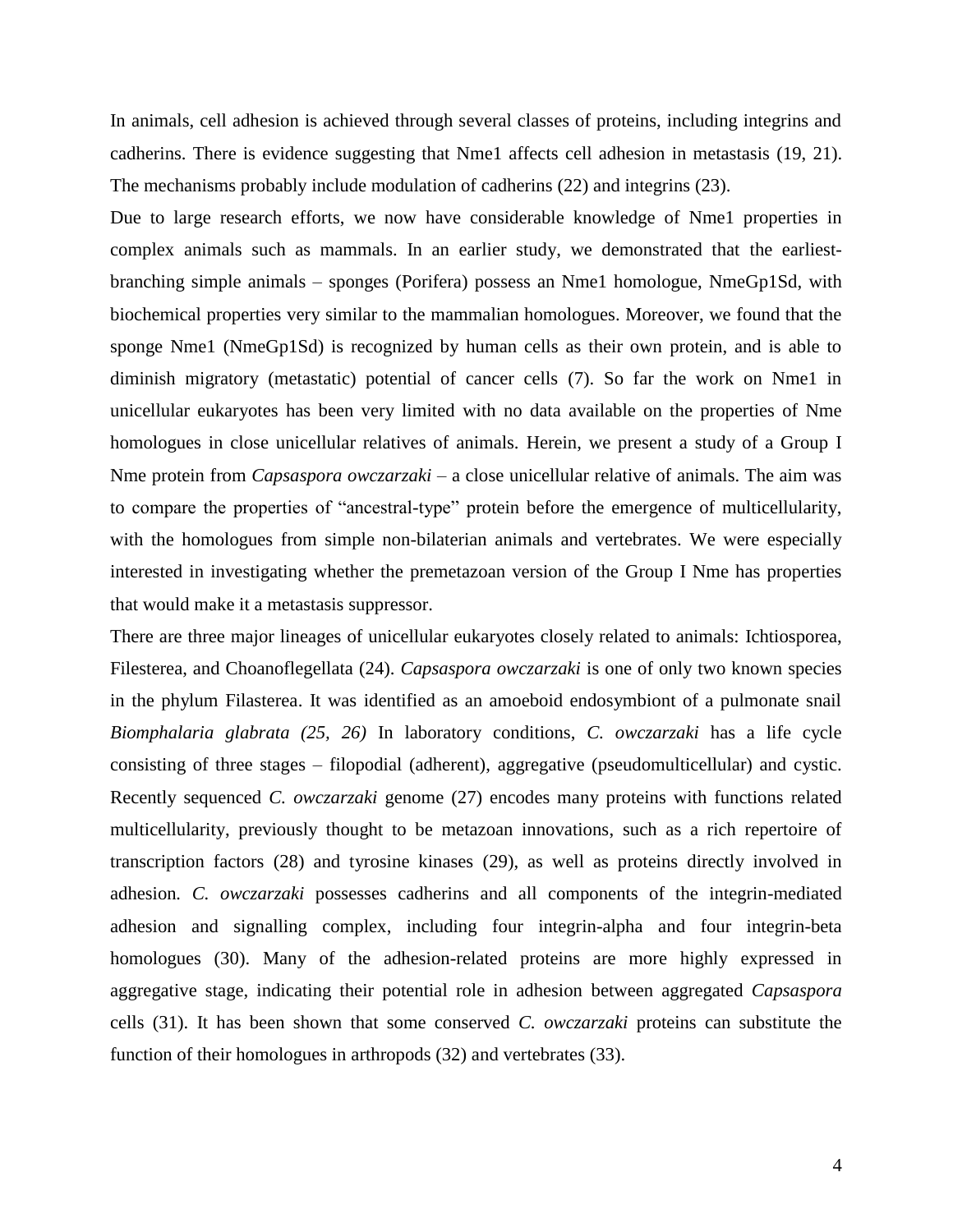We showed that *C. owczarzaki* has one typical Group I Nme protein named NmeGp1Co and that the properties of this premetazoan protein are strikingly similar to the human Nme1 and Nme2. NmeGp1Co can diminish the migratory potential of human cancer cells, which strongly suggests that the antimetastatic properties of Group I Nme proteins were present before the appearance of animals, and therefore before the origin of cancer in the animal lineage.

#### **Materials and methods**

#### *Sequence analyses*

Homology searches and sequence retrievals were done using BLAST (NCBI, NIH, Bethesda, MD, USA: http://www.ncbi.nlm.nih.gov). Protein domains and sites were analysed by Prosite (http://prosite.expasy.org/). Multiple sequence alignments were constructed by clustalX (http://www.clustal.org/).

## *Statisical analyses*

RNAseq data are available from Figshare (https://figshare.com/articles/RNAseq\_data\_-\_Seb\_- Pedr\_s\_et\_al\_2013\_/4585447). We analysed gene expression using previously described methodology [\(31\)](#page-18-4). Briefly, we employed four different methods (DESeq, EdgeR, CuffDiff and NOISeq) to identify differences in gene expression. Only if a gene was identified by at least three out of four methods, it was considered to be significantly differentially expressed. We used Kruskal-Wallis test with post-hoc test for pairwise comparison of subgroups according to Conover [\(34\)](#page-18-7) to check whether different Nme proteins have significantly diminished the migratory potential of human cancer cells.

## *Plasmid constructions*

The PCR generated cDNA fragment was cloned into pGEM vector using forward primer 5'- ATGTCGACCGAGCGTAC-3' and the reverse primer 5'-TTAGTTCTCGTAGACCTGGG-3'. The cDNA for NmeGp1Co was recloned into pET15b using PCR into *Nde*I (5′- GTCTAGCATATGTCGACCGAGCGTAC-3′) and *Bam*HI (5′- CTAGACGGATCCTTAGTTCTCGTAGACCTGGGGGCGG -3′) restrictions sites of pET15b expression vector (Novagen) downstream from the thrombin cleavage site. For colocalization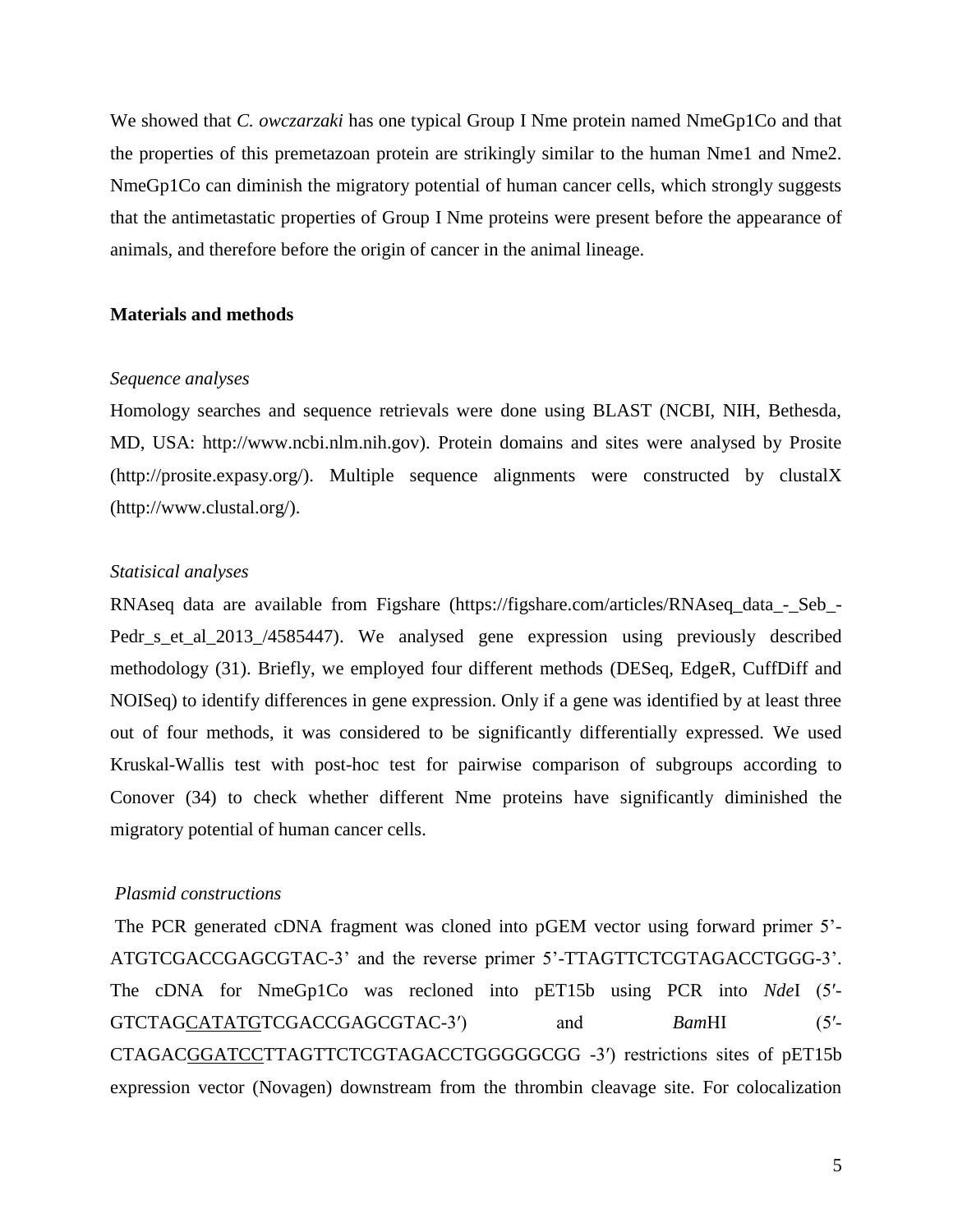assay, the full-length coding sequence *NmeGp1Co* was cloned in frame into pEGFP-C1 expression vector (Clontech, USA). The fragment of 456 bp was amplified using 5′- GTCTAGCTCGAGTA ATGTCGACCGAGCGTAC-3' and 5'-CTAGACGAATTCTTATTAGTTCTCGTAGACCTGGGGGCGG -3′ primers. The PCR product was digested with *Xho*I and EcoRI, and ligated with the *Xho*I/*EcoR*I sites of pEGFP-C1 expression vector. The pEGFP-N1-Nme1 was a kind donation of Dr. Marie-Lise Lacombe, INSERM UMRS\_938, Paris, France*. NmeGp1Co* cDNA was amplified using a forward primer containing the FLAG sequence (F: 5<sup>'-</sup> GTCTAGGGATCCACGAGATGGACTACAAGGACGACGACGATAAGATGTCGACCGAG  $CGTAC$  -3<sup>'</sup>) and the reverse primer  $(R: 5'$ -CTAGACGAATTCTTATTAGTTCTCGTAGACCTGGGGGCGG-3′). The PCR product was cloned into the *Bam*HI/*Eco*RI sites of eukaryotic expression vector pcDNA3 (Invitrogen). The pRSET A-Nme2 was kindly donated by Dr Shantanu Chowdhury, Institute of Genomics and Integrative Biology, New Delhi, India.

## *Protein expression and purification*

NmeGp1Co and Nme2 were overproduced in *Escherichia coli* strain BL21 tagged with six histidine residues at the N-terminus and purified to homogeneity from bacterial lysates using nickel affinity chromatography. *E. coli* strain BL21 harbouring the plasmid constructs were grown to 0.85 at  $OD_{600}$  and induced with 0.8 mM IPTG for 2.5 hours at 37°C. Cells were incubated 30 min on ice in lysis buffer (25 mM Tris HCl, 500 mM NaCl, 10 mM imidazole and 1mg/mL lysozyme) and sonicated 8×30 sec (50% of full power). After centrifugation (12000 rpm) for 20 min at 4ºC, the supernatant was applied onto nickel-charged agarose column (Qiagen). Histidine tagged proteins bound to nickel-affinity resins were eluted with 200 mM imidazole. NmeGp1Co and Nme2 proteins were applied to a PD-10 desalting gel filtration column (Sephadex, GE Healthcare) equilibrated with 25 mL of Nme buffer [\(35\)](#page-18-8) (20 mM HEPES at pH 7.9, 5 mM  $MgCl<sub>2</sub>$ , 0.1 mM EDTA, 2 mM DTT and 0.1 M KCl) and then eluted with 3.5 mL of Nme buffer.

## *Protein cross-linking with glutaraldehyde*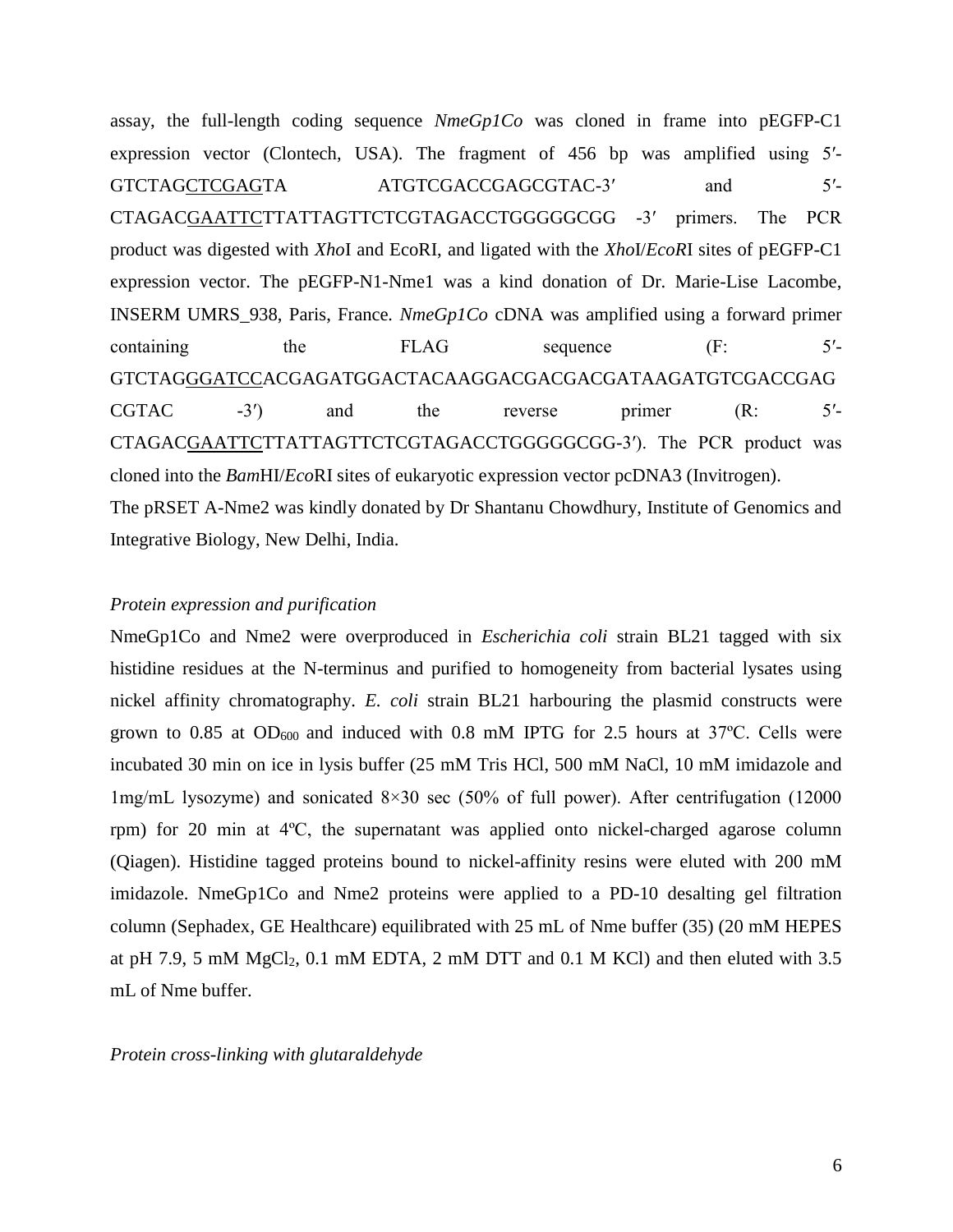Oligomerization of the recombinant protein NmeGp1Co was performed in Nme buffer. Reactions contained 14 µg of purified NmeGp1Co protein. In first reaction glutaraldehyde was added to final amount of 0.04%. Reaction was incubated at 25°C for 15 min. Second reaction proceeded with 1.6% glutaraldehyde for 40 min at  $37^{\circ}$ C. The reaction product was subjected to 12% SDS– PAGE and visualized by protein staining with Coomassie brilliant blue.

### *Gel filtration chromatography*

Recombinant human Nme2 and NmeGp1Co were loaded onto Bio-Sil SEC 250 gel-filtration columns (300 mm $\times$ 7.8 mm) and eluted with Nme buffer [\(35\)](#page-18-8) at a flow rate of 0.5 mL/min (BioLogic Duo Flow, BIO-RAD). Peak fractions were used for NDP kinase assay.

#### *DNA-binding assay*

The DNA-binding activity of the NmeGp1Co protein was assayed *in vitro* as described [\(36\)](#page-18-9). Reactions contained 20ng of single-stranded circular DNA from bacteriophage  $\phi$ X174 (NEB). The amount of purified NmeGp1Co protein is indicated (Figure 4). The reaction mixture was incubated in 20 µl of buffer containing 50 mM KCl, 10 mM MgCl<sub>2</sub>, 50 mM Tris HCl pH 7.5, 0.5 mM DTT, 30  $\mu$ g/mL BSA.. After 30 min of incubation at 37 $\degree$ C products were subjected to 0.8% agarose gel and stained with SYBR gold (Invitrogen).

### *NDP kinase assay*

NDPK activity was measured using a coupled pyruvate kinase-lactate dehydrogenase assay [\(35,](#page-18-8) [37\)](#page-18-10). Reaction kinetics was followed by connecting the turnover of ATP to the turnover of NADH to NAD. NADH concentrations were measured by spectrophotometry. Five hundred µL of reaction mixtures were incubated in quartz cuvettes at room temperature in the presence of ATP as phosphate donor and dTDP as phosphate acceptor. The final concentrations were as follows: 50 mM Tris-HCl pH 7.4, 75 mM KCl, 5 mM MgCl<sub>2</sub>, 1 mM phosphoenolpyruvate, 0.1 mg/mL NADH, 1 mM ATP, 0.2 mM dTDP, 2 U/mL of pyruvate kinase, 2.5 U/mL of lactate dehydrogenase, and 1 mg/mL bovine serum albumin. All reagents and enzymes were purchased from Sigma. Reactions were initiated by the addition of 50 ng of NmeGp1Co enzyme and activity was monitored in an Ultrospec® 2100 *pro* (Amersham Pharmacia Biotech, USA)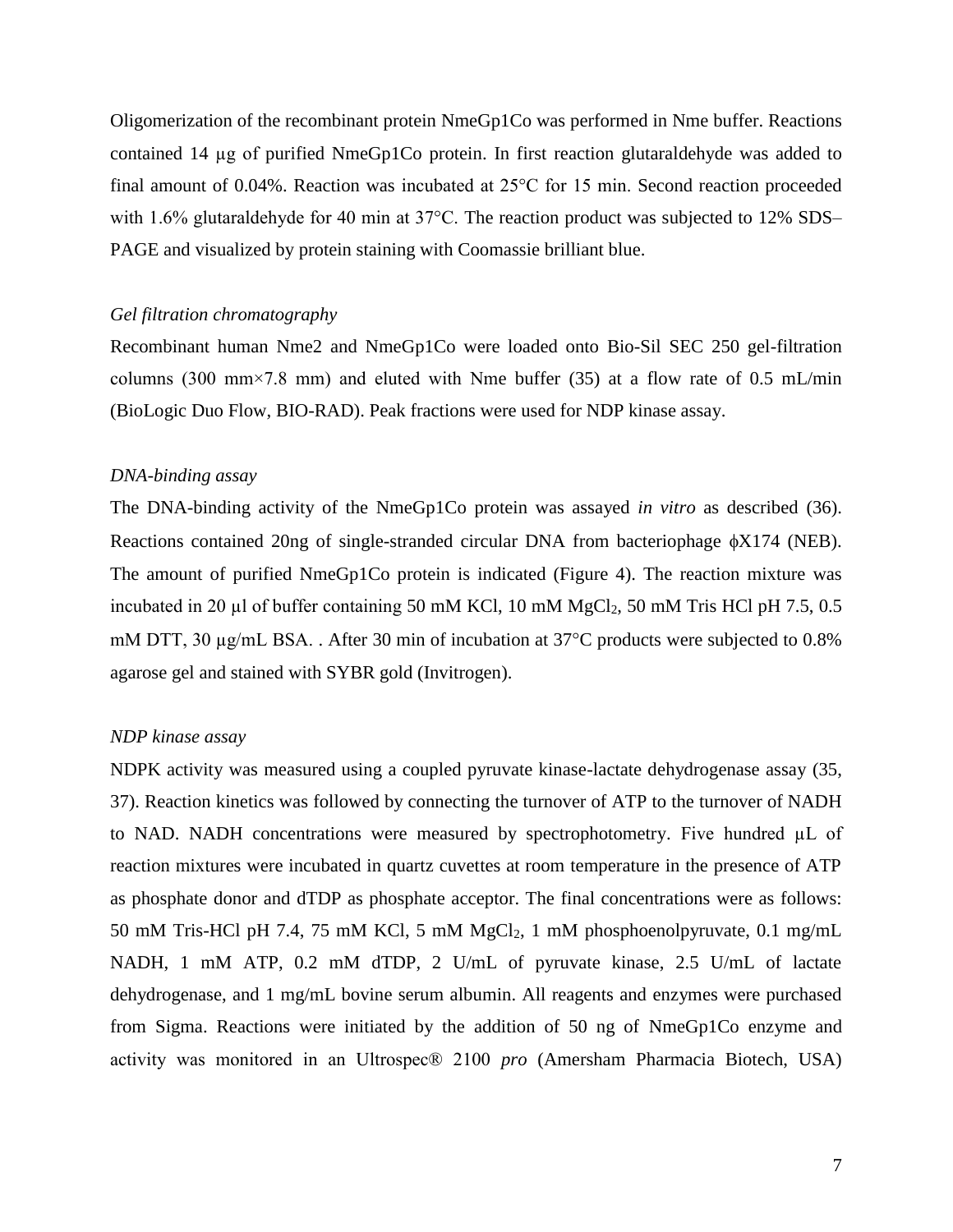measuring the decrease in absorbance at 340 nm. The control reactions omitting enzyme produced minor rates. Human Nme2 was used as control. All reactions were done in triplicate.

#### *Plasmid cleavage assays*

Cloning of pUC19 plasmid containing 57-bp NHE (nuclease hypersensitive element) of the *cmyc* promoter was described previously [\(7\)](#page-16-6). Recombinant plasmid pUC19-NHE (50ng) and empty pUC19 was incubated with NmeGp1Co protein as indicated (Figure 4). The reaction was assembled in 50 mM KCl, 10 mM MgCl<sub>2</sub>, 50 mM Tris HCl pH 7.5, 0.5 mM DTT, 30  $\mu$ g/mL BSA and incubated 30 min at 37ºC. The reaction was terminated with 1% SDS, 10 mM EDTA and proteinase K treatment (200  $\mu$ g/mL) for 30 min at 55°C. Topoisomerase I (Gibco BRL) and Nme2 proteins were used as controls and were processed in the same conditions. Samples were analyzed in 0.8% agarose gel in TAE buffer and then stained with SYBR gold (Invitrogen).

# *Cell culture*

Human HeLa cells (ATCC) and MDA-MB-231T (donated by Dr. Patricia S. Steeg, Center for Cancer Research, National Cancer Institute, USA; for reference Palmieri et al., J. Natl. Cancer Inst.2005, 97, 632-42) were cultured in Dulbecco's modified Eagle medium (DMEM, Invitrogene) supplemented with 10% fetal bovine serum (FBS, Invitrogene), 2 mM glutamine, 100 U/mL penicillin and 100 μg/mL streptomycin in humidified chamber with 5%  $CO_2$  at 37°C.

## *Transient transfections and laser scanning confocal microscopy*

Twenty four hours before transfection  $3\times10^4$  HeLa cells were seeded on circular coverslips placed in 24-well dishes to obtain 60% confluence. Each well was transfected with 1μg of plasmid DNA: pyRedC1-Nme1, pyRedC1-Nme2, or pEGFPC1-NmeGp1Co or cotransfected with of pyRedC1-Nme1 and pEGFPC1-NmeGp1Co and/or pyRedC1-Nme2 and pEGFPC1- NmeGp1Co (0.5 μg of each construct). The transfections were perfomed using Lipofectamine reagent (Invitrogene) according to manufacturer's instructions. Forty-eight hours post transfection the cells were washed with PBS (phosphate-buffered saline, pH 7.5), fixed in 4% formaldehyde, and mounted in mounting medium (DAKO) supplemented with 1μg/mL 4, 6 diamino-2-phenylindole (DAPI), (Sigma) for nuclear staining.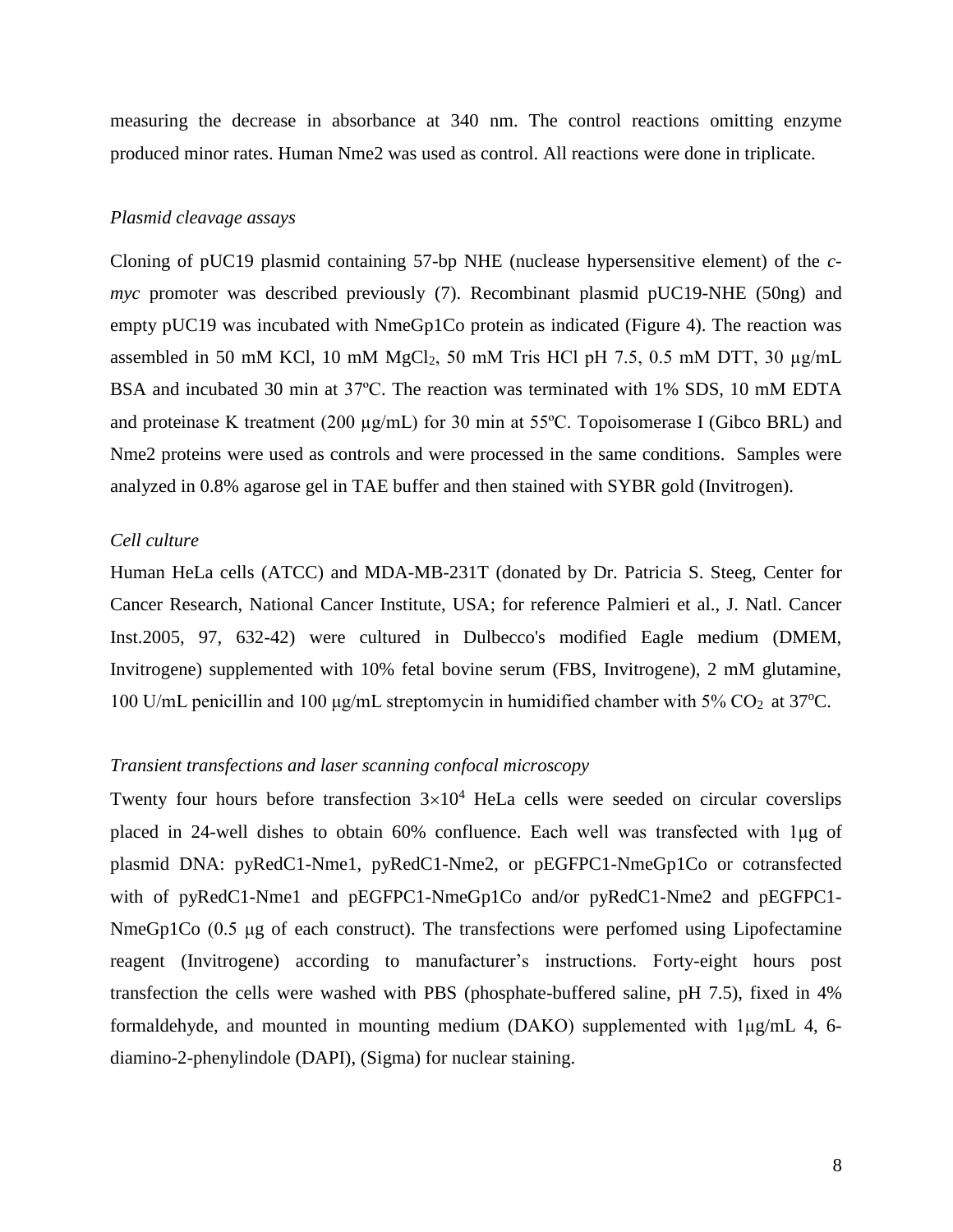Fluorescent images were obtained by Leica TCS SP2 AOBS laser scanning confocal microscope equipped with HCX PL APO λ-Blue 63x1.4 objective. GFP was excited by 488 nm laser line, DsRed using 543 nm, and DAPI using 405 nm laser line. The digital images were assembled using Adobe Photoshop software.

#### *Preparation of stably transfected MDA-MB-231T clones*

Stably transfected cell lines were prepared as in [\(38\)](#page-18-11). In brief, MDA-MB-231T cells were transfected using Lipofectamine reagent (Invitrogen) with pcDNA3FLAG-Nme1, pcDNA3MYC-Nme2, pcDNA3FLAG-NmeGp1Co and pcDNA3 as control. Post transfection the cells were resuspended and incubated in DMEM supplemented with geneticin (Sigma) until development of resistant colonies. Positive clones were screened by Western blotting, propagated and frozen until further usage.

# *Immunoprecipitation and Western blotting*

For detection of stably transfected MDA-MB-231T (control), two selected clones expressing the Capsospora variant of the NmeGp1 protein (Co 2 and Co 9) were seeded in 100mm Petri dishes, washed 2 times in PBS, harvested in lysis buffer (20 mM Tris, pH7,6-8, 150 mM NaCl, 1%Triton, 1mM EDTA) supplemented with protease inhibitors and degraded by sonication. The immunoprecipitation was done with either anti-Nme1 antibody (Calbiochem) using Dynabeads, or with anti-FLAG M2 affinity gel (Sigma) according to manufacturer's instructions. Immunoprecipitation with IgG (Sigma) was used as a negative control.

The samples were loaded on SDS-PAGE and electrotransfered to an Imobilon-PSQ membrane (Milipore). The membranes were incubated with anti-FLAG M2 antibody (Sigma) of affinity purified polyclonal anti-Nme1 antibody for detection of complex formation. Protein bands were visualized using Western Lightning Plus-ECL (PerkinElmer, Inc.). The images were acquired by Alliance 4.7 (Uvitec) and assembled in Adobe Photoshop.

## *Migration assay*

For migration assay  $3x10^5$  cells were seeded on 60 mm Petri dishes in DMEM supplemented with 10% fetal bovine serum. After 24 hours the cells were starved in serum free medium for another 24 hours. Further, the cells were centrifuged and washed with DMEM supplemented with 0,1%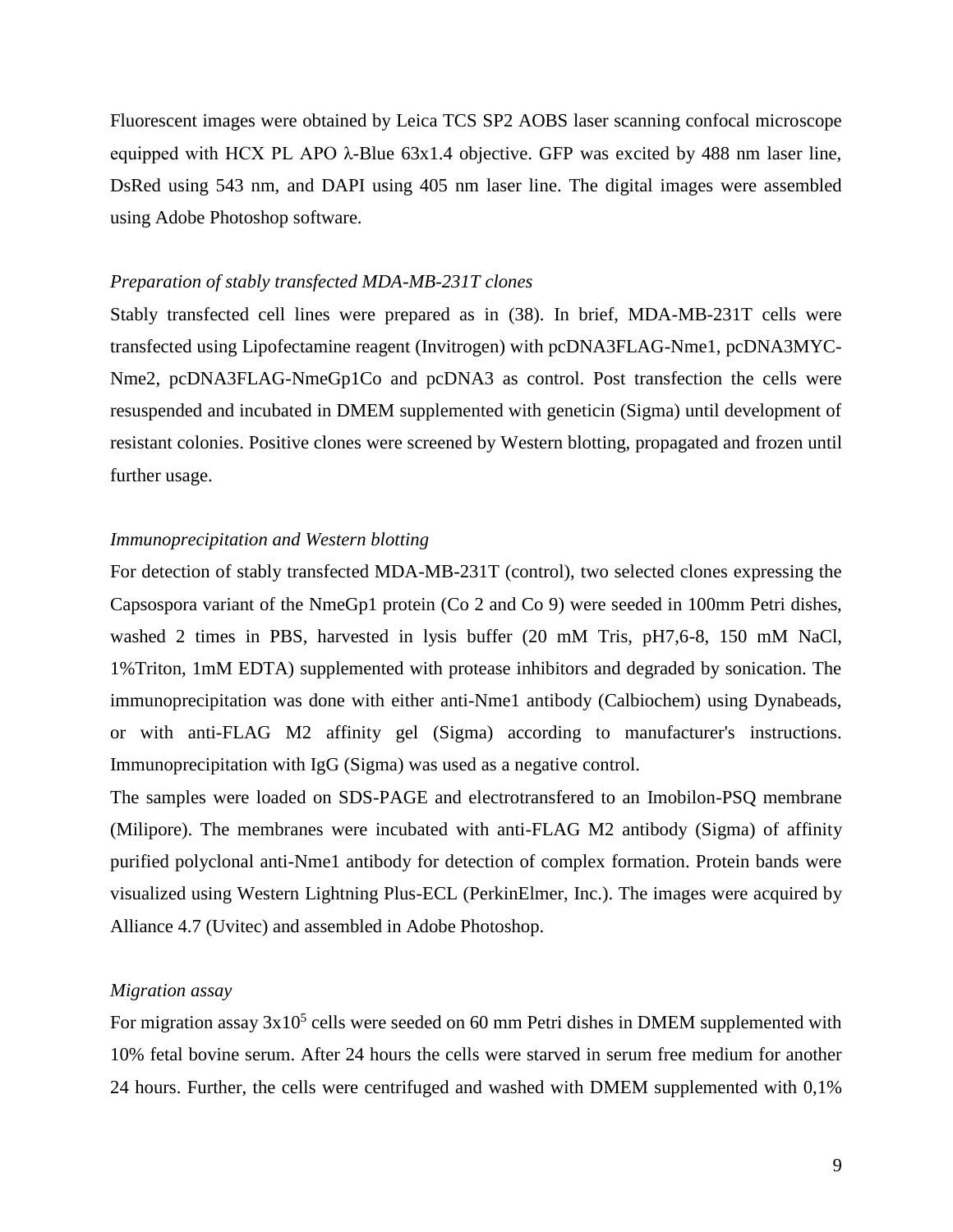BSA. 2x10<sup>4</sup> cells were placed in to the upper chamber of Cell Culture Inserts (Beckton-Dickinson) and allowed to settle down for 20 minutes. DMEM supplemented with 1% FBS served as a chemoattractant and was added to the lower chamber. The cells were allowed to migrate for 5 hours, after which the medium was removed, non-migratory cells were detached with cotton swabs while membranes with migrated cells were washed twice in PBS, and fixed in 4% formaldehyde for 15 minutes at room temperature. The cells were stained with 0.1% crystal violet, cut out from the inserts, mounted in mounting medium (DAKO), analyzed by light microscopy, and photographed. The cells from four representative images of every sample were assembled in Adobe Photoshop and counted. The experiments were preformed three times.

#### **Results**

# *C. owczarzaki has one canonical and one atypical Group I Nme gene*

Genomic and transcriptomic data show that *Capsaspora owczarzaki* has two Group I Nme genes. Both proteins have a standard architecture of the group, i.e. only one NDPK domain (marked in Figure 1a) and no other protein domains. One of them encodes a 152 amino acids long typical Group I Nme protein with a conserved NDPK active site. Protein sequence is deposited in NCBI's GenBank under accession number XP\_004365544. According to the accepted nomenclature, the protein encoded by this gene is named NmeGp1Co. The other gene encodes a 243 amino acids long protein. Its sequence is deposited in GenBank with accession number XP\_004349949. Significantly bigger size compared to other NmeGp1 homologues is due to the addition of approximately 90 amino acid residues at the N-terminus. The N-terminus has no homology with NDPKs or with any other protein in the NCBI's GenBank, and contains no recognisable domains. Although the remaining part of the protein shows high homology with other Group I Nme proteins, it does not have a conserved NDPK active site (boxed in Figure 1a), and therefore probably has no NDPK activity. As this homologue clearly belongs to Group I Nme proteins, but also has unique characteristics, we named it NmeGp1Co-like.

We checked the position of both genes in the genome of *C. owczarzaki* and found that they are not tandem duplicates. We also found that the synteny in not conserved between *C. owczarzaki*, sponge *Amphimedon queenslandica* and human. The phylogenetic trees of Group I Nme proteins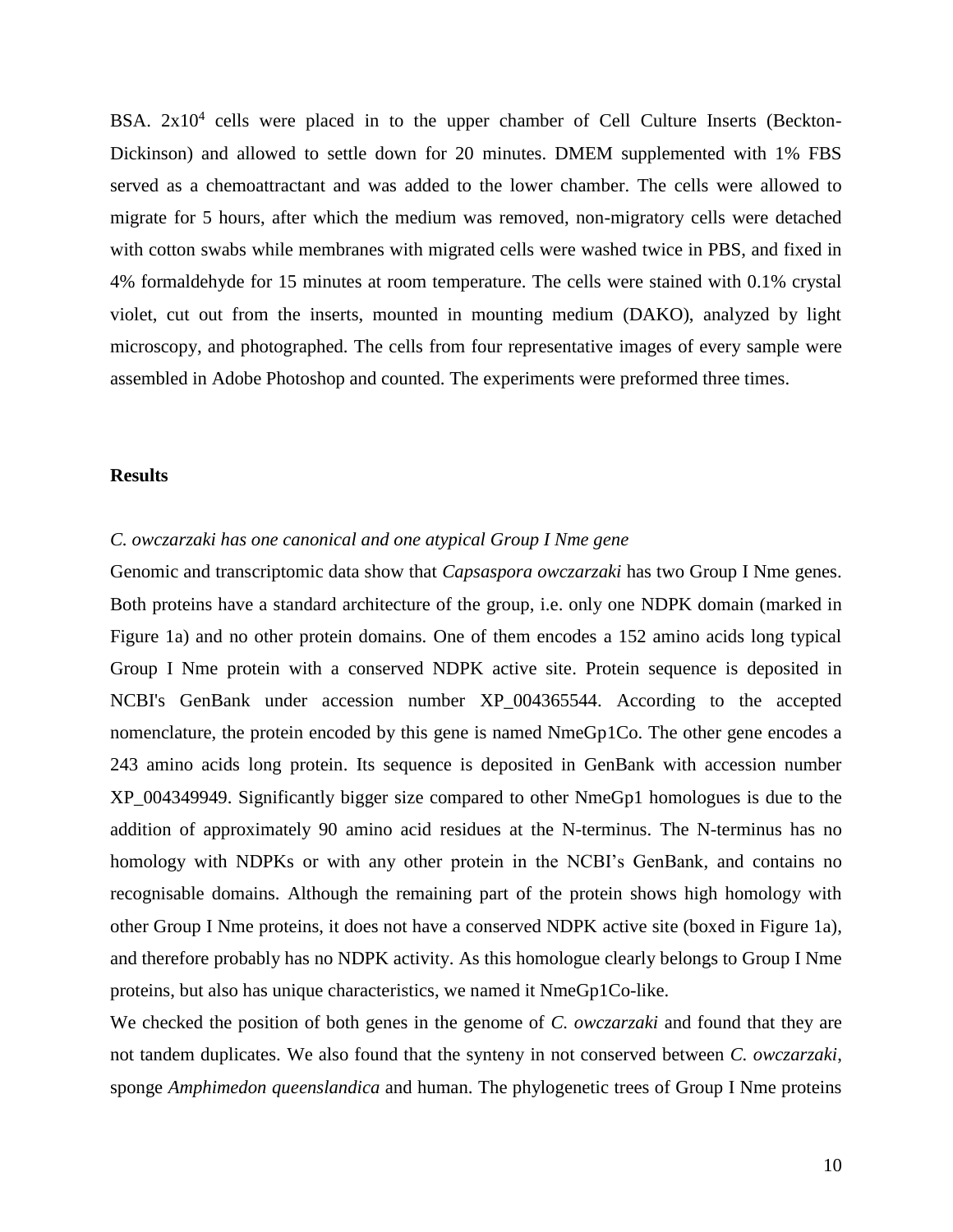that we constructed in an attempt gain insight in their evolutionary history at the origin of animals were uninformative, with little congruence and almost no statistical support for the branches of interest. Therefore, we aligned the NDPK domains of the two *C. owczarzaki* proteins, sponge NmeGp1Sd, and human Nme1 and Nme2 proteins and checked the percentage of conserved (identical or similar) amino acid residues (Table 1). In general, NDPK domains are relatively conserved, with a notable exception of the NmeGp1Co-like protein, which is the most diverged compared to all the other analysed proteins.

We checked the expression levels of the two proteins in different stages of the *C. owczarzaki* life cycle (Figure 1b) using the transcriptomics data analysed earlier [\(31\)](#page-18-4). NmeGpICo is significantly more expressed in the filopodial stage compared to the cystic stage, while NmeGpICo-like is significantly less expressed in the cystic stage compared to the other two stages.

According to its sequence, especially due to the conserved NDPK active site, we concluded that NmeGpICo is a true nucleoside-diphosphate kinase with other typical functions of Group I Nme proteins in the cell. Therefore, we focused our work on this Nme homologue.

#### *Biochemical characteristics of the NmeGp1Co protein*

In order to test the biochemical properties of NmeGp1Co, the protein was produced in *E. coli* and purified. The NDP kinase assay [\(35,](#page-18-8) [37\)](#page-18-10) was used to determine NmeGp1Co enzymatic activity. The determined *C.owczarzaki* NmeGp1Co kinase activity of 254,37 U/mg was within the previously reported ranges for the human protein [\(10,](#page-16-9) [39\)](#page-18-12)

Various oligomeric structures, such as hexamers, tetramers, dimers, and monomers, were found after cross-linking the NmeGp1Co protein with glutaraldehyde. Recombinant NmeGp1Co is predominantly in the hexameric form when incubated in 1.6% glutaraldehyde for 40 min at 37°C (Figure 2a). The hexameric form was expected due to the conserved primary protein sequence elements, KPN loop (residues 93 to 112 in NmeGp1Co) and residues Lys 30 [\(40\)](#page-19-0) and Ser 119 [\(41\)](#page-19-1), known to be crucial for hexamer formation (Figure 1). The structure of *C. owczarzaki* NmeGp1Co enzyme was determined by gel filtration (Figure 2B). The previously characterised human Nme2 [\(42\)](#page-19-2) was used as marker. Overlapping gel filtration peaks confirm that NmeGp1Co protein has a hexameric structure like the human Nme2.

NmeGp1Co protein binds non-specifically to single-stranded circular DNA (sscDNA). Binding activity was observed with concentration of 100 ng, manifested by DNA band retardation (Figure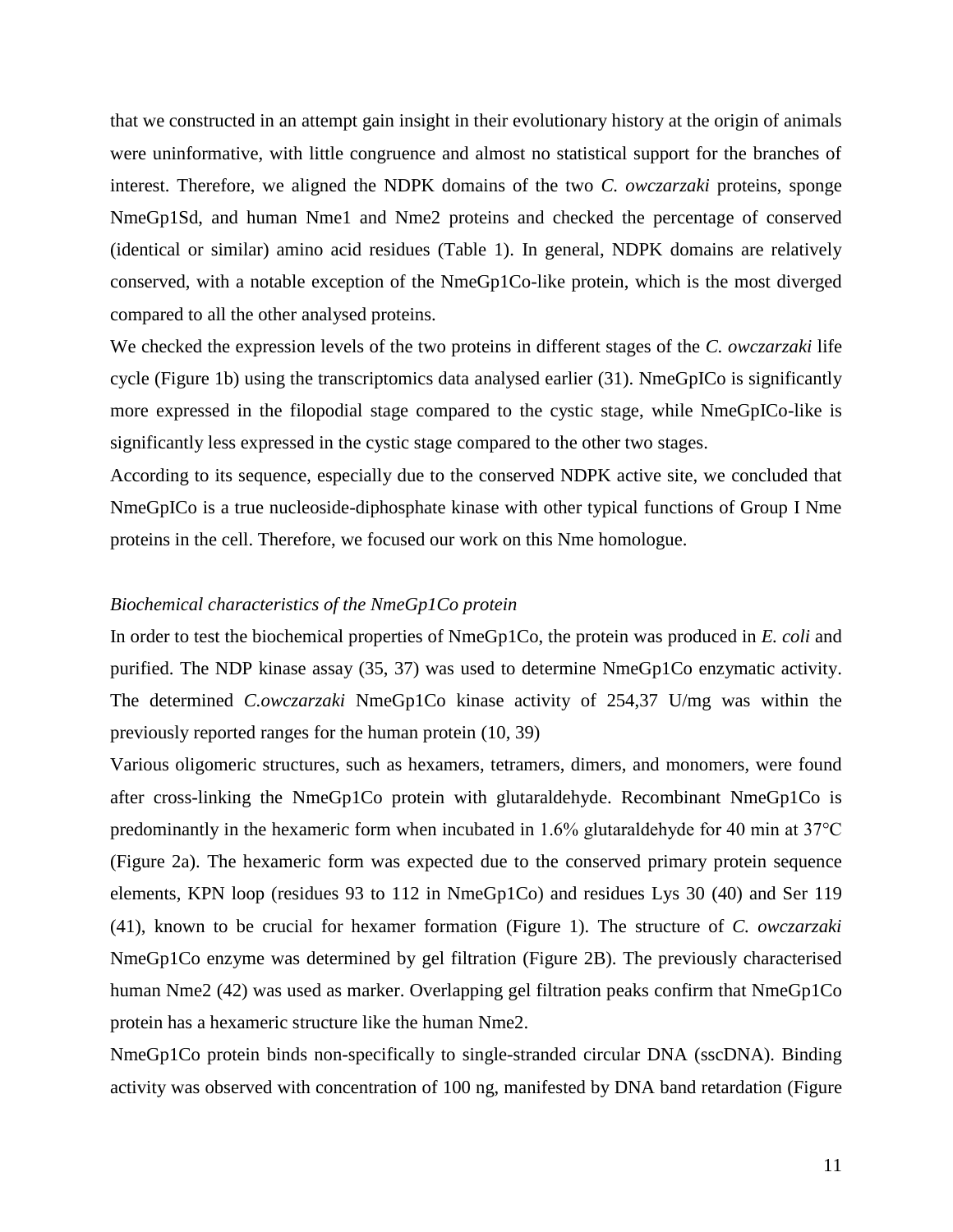3). Human Nme1 did not display the ability to bind sscDNA, while human Nme2 binds sscDNA [\(7\)](#page-16-6).

Nme2 is involved in DNA structural changes necessary for the activity of the c*-myc* promoter. It binds to the NHE sequence of the *c-myc* promoter cloned into pUC19 which yields mostly nicked circular plasmid [\(43\)](#page-19-3). Our experiments showed that the NmeGp1Co does not have DNA topoisomerase-like activity, contrary to the human Nme2. To test this activity, NmeGp1Co protein was incubated with supercoiled pUC19 plasmid containing the 57-bp *c-myc* NHE sequence. Topoisomerase I and Nme2 proteins were used as controls. Control topoisomerase I cleaved negatively supercoiled plasmid DNA. Human Nme2 specifically cleaved NHE sequence cloned into pUC19 unlike NmeGp1Co which did not display this activity (Figure 4A). However, the experiment showed that NmeGp1Co non-specifically binds double-stranded circular DNA (Figure 4B), unlike Nme2 which does not display this activity.

# *NmeGp1Co behaves like human Nme1/Nme2 in the human cell*

Along with studying biochemical properties of NmeGp1Co, we wanted to determine if the human cell recognises the Capsaspora protein as its own. In order to check the co-localisation of NmeGp1Co with human Nme1 and Nme2, we co-expressed the fluorescently-labelled proteins in human HeLa cell line. The colocalization experiments (Figure 5) shows that both human Nme proteins colocalize with the *C. owczarzaki* homologue. The colocalization is seen in the cytoplasm and in the nucleus.

Next, we wanted to test if NmeGp1Co forms complexes with the human Nme1 protein in live human cells. For this purpose several MDA-MB-231T clones stably expressing FLAGNmeGp1Co were formed. Two clones were chosen for further analysis (Co2 and Co9). To test the possible interactions of NmeGp1Co and human Nme1 protein, FLAG or Nme1 was immunoprecipitated from cell lysates of FLAGNmeGp1Co expressing clones, and with anti-FLAG M2 affinity gel. The results of the Western blot analysis with anti-Nme1 and anti-FLAG antibody reveal that FLAG/NmeGp1Co forms complexes with the endogenous Nme1 (Figure 6). In the precipitate of human protein, the Capsaspora protein was co-precipitated and vice-versa. Therefore, we showed that the human Nme1 recognizes the NmeGp1Co homologue as a partner for complex formation.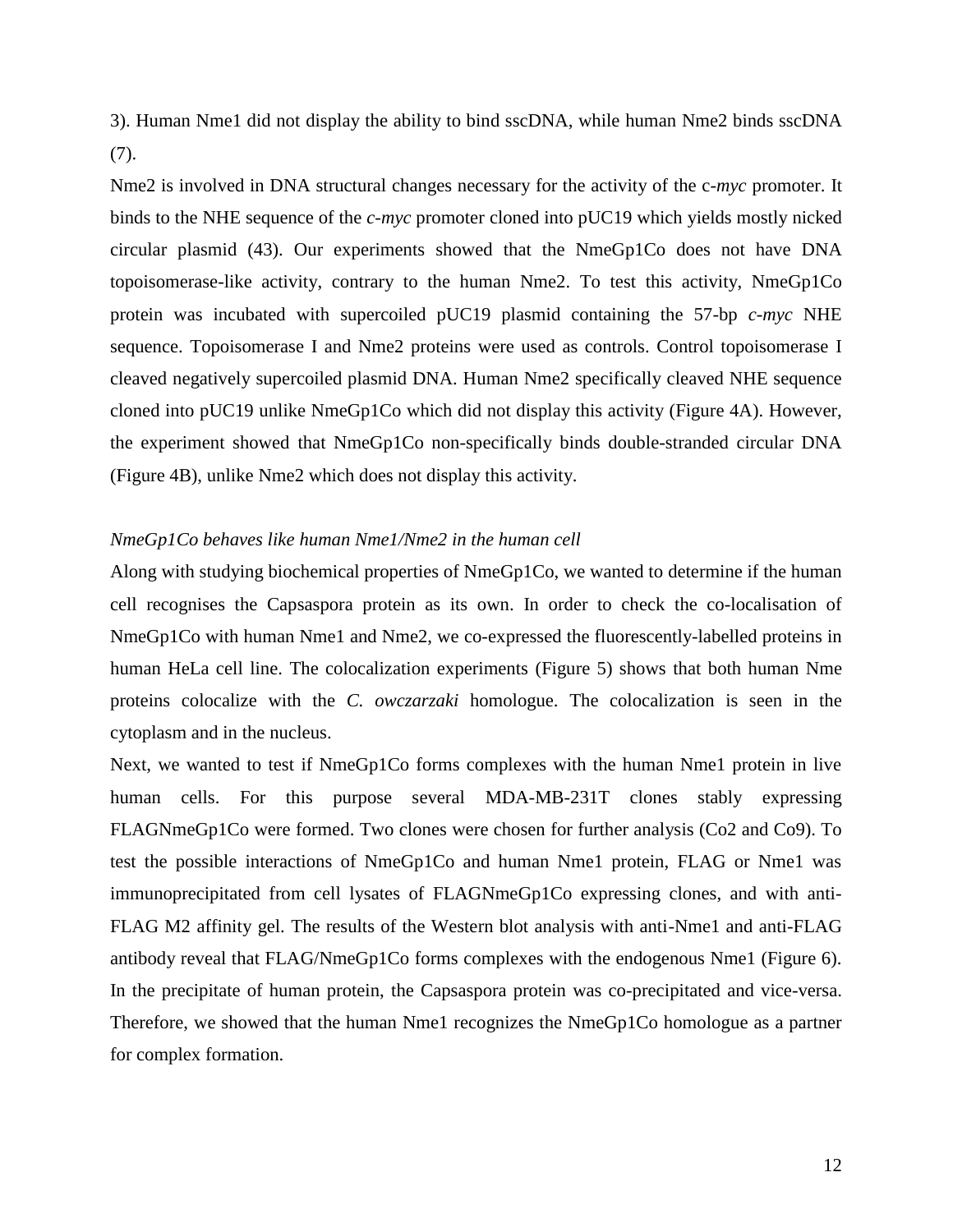Finally, we checked whether NmeGp1Co can influence the migration of human cancer cells. We tested the migration potential of MDA-MB-231T cells overexpressing the FLAG/NmeGp1Co (clone Co2), and compared them with the human MDA-MB-231T cells overexpressing Nme1 and Nme2 that are known to diminished migratory potential of cancer cells [\(44\)](#page-19-4). We found that that NmeGp1Co expressing clone, as well as human Nme1 and Nme2 overexpressing clones have substantially diminished the migratory potential of MDA-MB-231T, and same result was obtained in three independent experiments (Figure 7). ). According to Kruskal-Wallis test, this result was statistically significant ( $P= 0.009$ ). On the contrary, the differences among clones overexpressing Nme1, Nme2 and NmeGp1Co were not statistically significant. Therefore, NmeGp1Co has the ability to suppress the motility of the tested cells.

#### **Discussion**

The main goal of this study was to characterise a Group I Nme protein from *Capsaspora owczarzaki,* a close unicellular relative of animals, in order to better understand the evolution of Nme proteins and their functions, especially at the origin of animals. Comparison with the previous study of a Group I Nme protein from a sponge, a simple non-bilaterian animal [\(7,](#page-16-6) [45\)](#page-19-5), and research on mammalian (mostly human) Group I Nme proteins provide a better insight into changes that occurred in transition to multicellularity and subsequently in the animal lineage.

Evolution and diversification of Group I Nme proteins at the dawn of the animals is difficult to reconstruct. *Capsaspora owczarzaki,* a close relative of animals analysed herein, has two Group I Nme genes. The same is true for different unicellular eukaryotes [\(46\)](#page-19-6). We checked the available genomes of Choanoflagellates – the closest unicellular relatives of animals, and found that they have only one Group I Nme gene. Among the early-branching metazoan lineages the presence of NmeGp1 genes varies. Demosponges and placozoans have one NmeGp1 homolog, while cnidarians and ctenophores have two [\(47\)](#page-19-7). Reconstructing the state in the last common ancestor of animals with any certainty is problematic for two reasons. Firstly, the deep phylogeny of animals is unresolved. Currently, there are two competing theories placing either sponges [\(48\)](#page-19-8) or ctenophores [\(49\)](#page-19-9) as the earliest-branching lineage. Secondly, the sequences of Nme genes and proteins often do not contain sufficient phylogenetic signal to reconstruct their evolutionary history at the base of the animal tree. However, upon examining the available evidence it seems more likely that the ancestor of animals had only one Group I Nme gene that subsequently went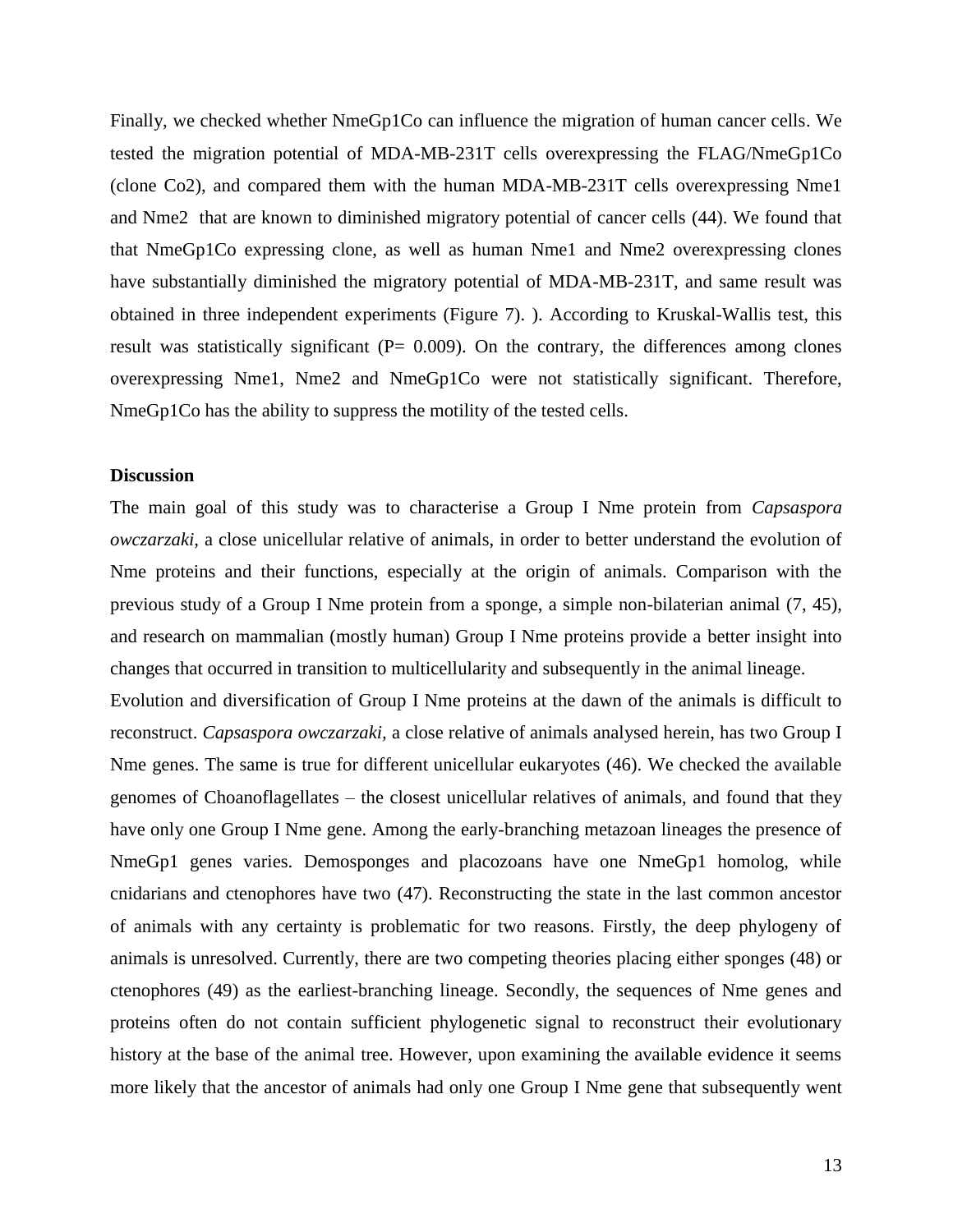through diversification in different animal lineages. Lineage-specific duplications have already been found in animals such as lancelet *Branchiostoma floridae* and sea squirt *Ciona* intestinalis [\(5\)](#page-16-4), sea anemone[\(4\)](#page-16-3) and some sponges [\(45\)](#page-19-5). *C. owczarzaki* also has two Group I Nme proteins that are not tandem duplicates. NmeGpICo is a typical highly conserved member of the group. Our results show that it is a true nucleoside diphosphate kinase similar to the human protein, and that it probably has all standard roles crucial for the survival of the cell. On the other hand, NmeGpICo-like protein has some unusual characteristics: a long insertion at the N-terminus, no NDPK active site, and much less conserved NDPK domain. This points out to an ancient, probably lineage-specific duplication. NmeGpICo kept the original essential function and remains under strict evolutionary constraint, while NmeGpICo-like was able to accumulate more mutations. The function of the NmeGpICo-like protein is currently unknown.

In laboratory culture, *C. owczarzaki* has a life cycle consisting of three stages: filopodial, aggregative and cystic. Each stage has a distinct pattern of gene expression [\(31\)](#page-18-4). NmeGp1Co is significantly more expressed in the filopodial stage. This is the most proliferative and metabolically active stage, so it is not surprising that an enzyme with basic metabolic functions is highly expressed in filopodial cells. On the other hand, NmeGpICo-like protein is significantly less expressed in the cystic stage, while the levels of expression are similar in the filopodial and aggregative stage. The function of this protein is unknown, but it is highly unlikely that it has a kinase activity due to the mutation in the NDPK active site, and is probably not involved in basic cellular metabolism.

Biochemical characterization of the *C. owczarzaki* NmeGp1Co protein shows that the NmeGp1Co possesses some biochemical characteristics typical for human Nme1 and others typical for human Nme2 protein. NmeGp1Co has properties highly similar to the sponge NmeGp1Sd homologue. As predicted from its primary sequence, recombinant NmeGp1Co appears to be predominantly in the hexameric form like human Nme1/Nme2 [\(50\)](#page-19-10) and NmeGp1Sd [\(7\)](#page-16-6). We showed that NmeGp1Co is a nucleoside-diphosphate kinase whose activity is within the previously reported ranges for the human protein [\(10,](#page-16-9) [39\)](#page-18-12) and the sponge NmeGp1Sd protein [\(7\)](#page-16-6). Regarding its affinity for DNA binding, NmeGp1Co has a unique combination of properties, although it shares most of them with the sponge and human proteins. NmeGp1Co binds nonspecifically to single-stranded circular DNA like NmeGp1Sd and human Nme2, but unlike Nme1. Furthermore, NmeGp1Co is not able to cleave *c-myc* NHE sequence, same as sponge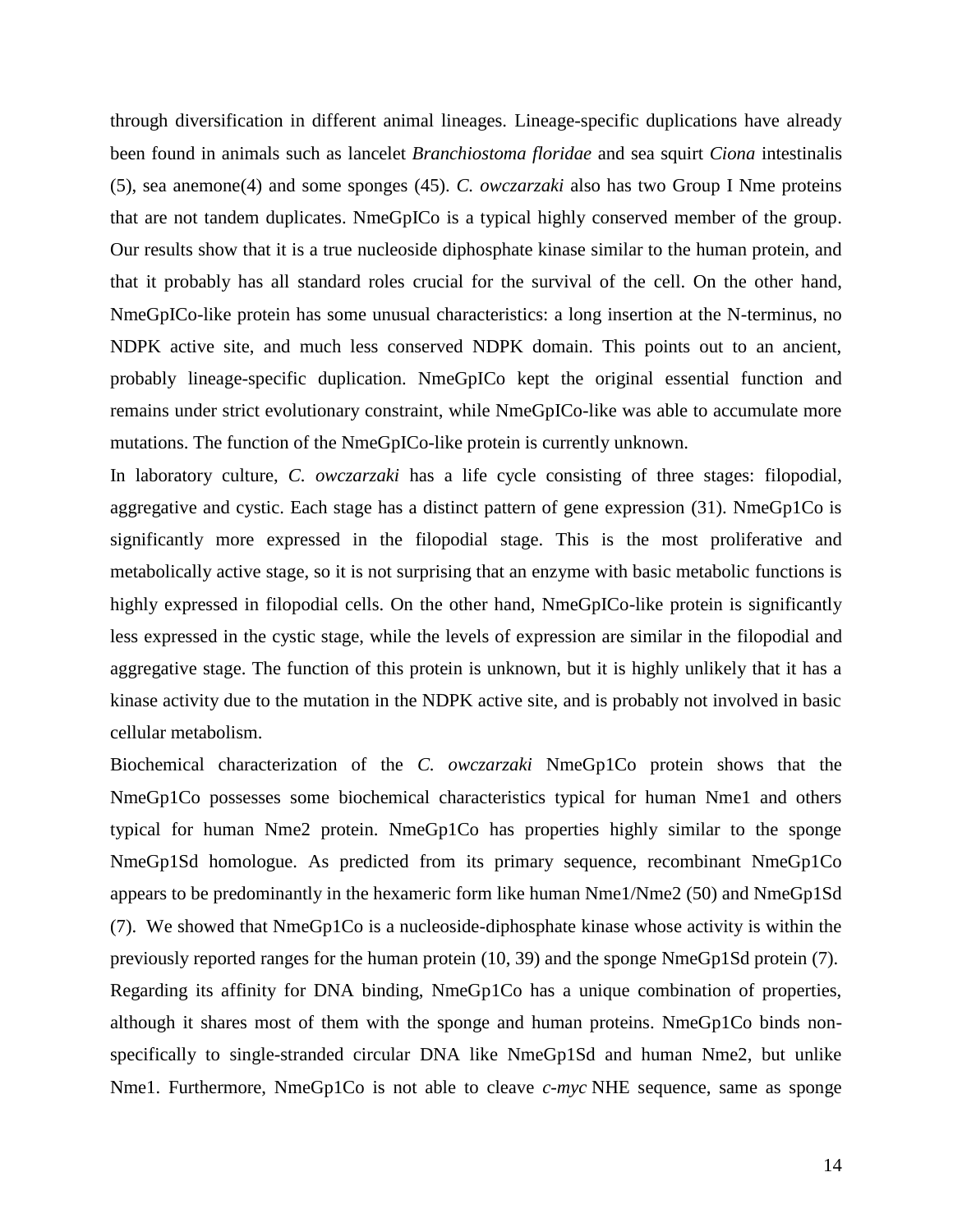NmeGp1Sd and human Nme1 protein [\(7\)](#page-16-6). In contrast, human Nme2 is able to cleave the *cmyc* NHE sequence. This property is linked to the structural changes of the promoter and activation of the *c-myc* proto-oncogene [\(35\)](#page-18-8). Nme1 and Nme2 appeared by cis-duplication in amniotes [\(5\)](#page-16-4). It seems that, after the duplication event, Nme2 developed this unique regulatory feature. Finally, NmeGp1Co non-specifically binds to double-stranded circular DNA unlike any of the proteins we tested.

In addition to testing the biochemical properties of NmeGp1Co, we wanted to check how it behaves in live mammalian cells. The localisation of fluorescently-labelled NmeGp1Co in the mammalian cell is mostly in the cytoplasm, but also in the nucleus. The granular structures visible in the cytoplasm have already been described accompanying both homologous and heterologous overexpression of Nme proteins  $(7, 51)$  $(7, 51)$ . It is still not clear whether the granules are part of the cell (e.g. ribosomes of the rough endoplasmatic reticulum) or an artefact of the experiment. NmeGp1Co does not colocalize completely with the human Nme1 and Nme2 homologs while colocalization of the Nme1, Nme2 and sponge NmeGp1Sd was complete [\(7\)](#page-16-6). This discrepancy could be due to the subtle differences in some of the properties that were not included in our testing. *C. owczarzaki* protein is expressed in a cell of a distantly related species and is possibly not finding or recognising all its usual interaction partners and thus not performing all biological functions and biochemical activities. The disparity may also be due to the fact that different human cell lines were used in the experiments: HEp-2 cells for the sponge homologue and HeLa cells for the *C. owczarzaki* protein. In spite of only partial colocalisation, we found that NmeGp1Co forms complexes with native human Nme1, same as the sponge NmeGp1Sd [\(7\)](#page-16-6). Finally, we showed that NmeGp1Sd diminishes the migration potential of human cancer cells in culture, same as Nme1/Nme2 and NmeGp1Sd. While it is clear that Nme1 in humans is a metastasis suppressor, the mechanism of suppression is still not understood. Here we show that whichever property or function of Nme1 is responsible for the metastasis suppression, it was present in ancestral-type Group I Nme protein before the origin of animal and the diversification of Nme proteins. It is, therefore, likely that the metastasis suppression property of Nme1 is linked to some of its standard functions in the cell, possibly ones that still haven't been described. This function is probably equally important for unicellular eukaryotes as it is for the animals. However, in the multicellular context, at least in mammals, Nme1 has been co-opted to also function as a metastasis suppressor. Many cancer and disease-related genes have ancient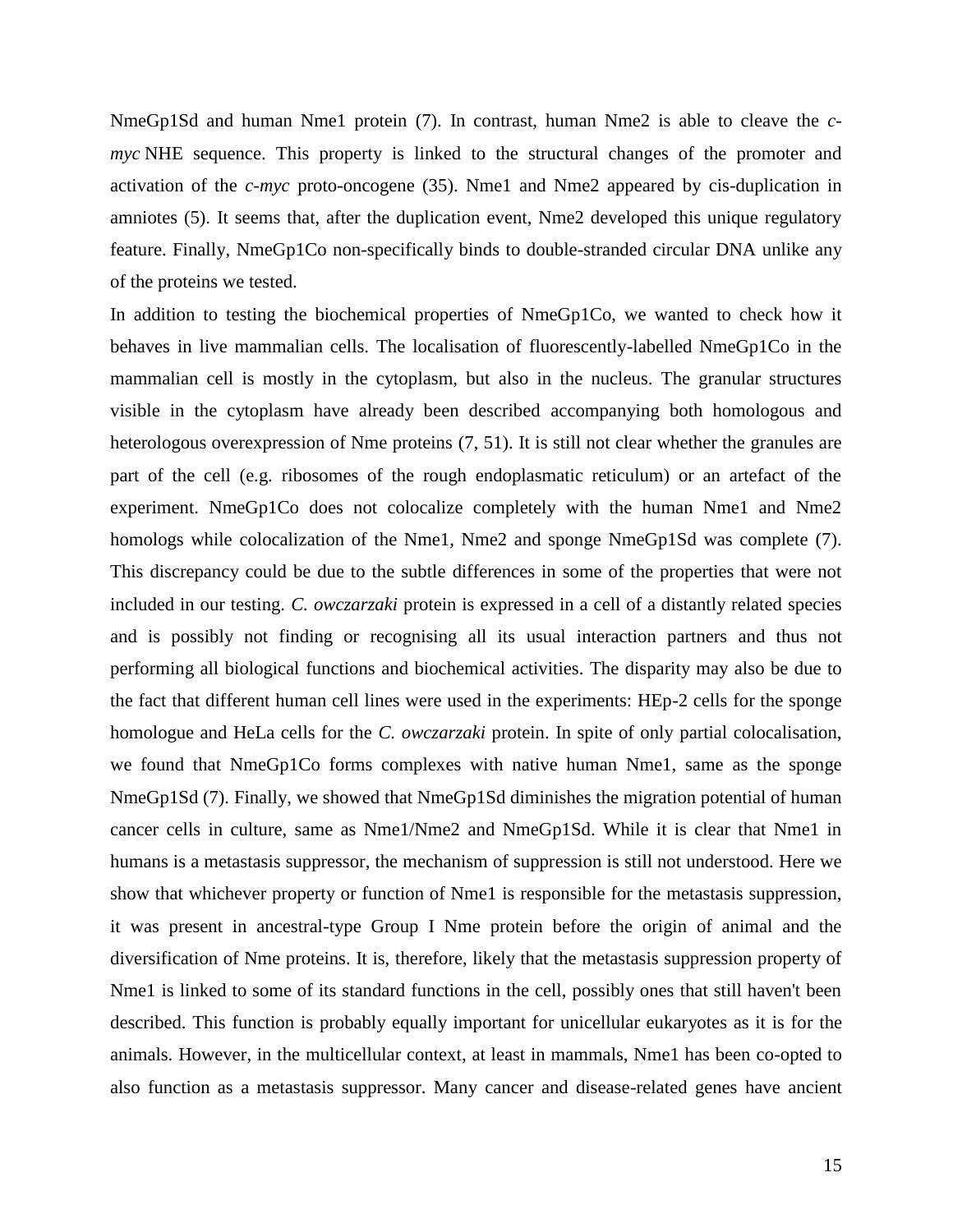origins, before the appearance of animals [\(52,](#page-19-12) [53\)](#page-20-0). The same is true for metastasis suppressors (Cetkovic et *al*, this issue). Therefore, their functions and mechanisms of action should be viewed in a wider context that takes into account homologues from simple unicellular organisms and also vast interaction networks within and between the cells of highly complex animals.

To conclude, this study showed that NmeGp1Co, a Group I Nme protein from filasterean *Capsaspora owczarzaki*, a close unicellular relative of animals, has properties strikingly similar to the human Nme1 and Nme2 proteins in terms of primary sequence, biochemical characteristics and functions in the cell. The protein did not change significantly in the transition to multicellularity. It is recognised as a native protein by human cancer cells and it diminishes their migratory potential. This means that even before the appearance of animals, the ancestral Group I Nme homolog was a versatile protein with characteristics and functions similar to the human Nme1.

# **Aknowledgement**

We are grateful to Arnau Sebe-Pedros for his help in analysing and interpreting the RNAseq data and to Petar Ozretić for helping us with statistical analysis of the migration assays.

This work was funded by Croatian MSES grants 098-0982913-2478 to H. Ć. and 098- 09824642513 to M. H.-B., and the Croatian Science Foundation project IP-2016-06-4021 to M. H.-B.

M. H. received funding from the People Programme (Marie Curie Actions) of the European Union's Seventh Framework Programme FP7/2007-2013/ under REA grant agreement n° 330925.

I. R.-T. is supported by a grant from Ministerio de Economía y Competitividad (MINECO) (BFU2014-57779-P) and a European Research Council Consolidator Grant (ERC2012Co616960) to I.R.-T., the former co-funded by the European Regional Development Fund. We acknowledge support from Secretaria d'Universitats i Recerca de la Generalitat de Catalunya (Project 2014 SGR 619).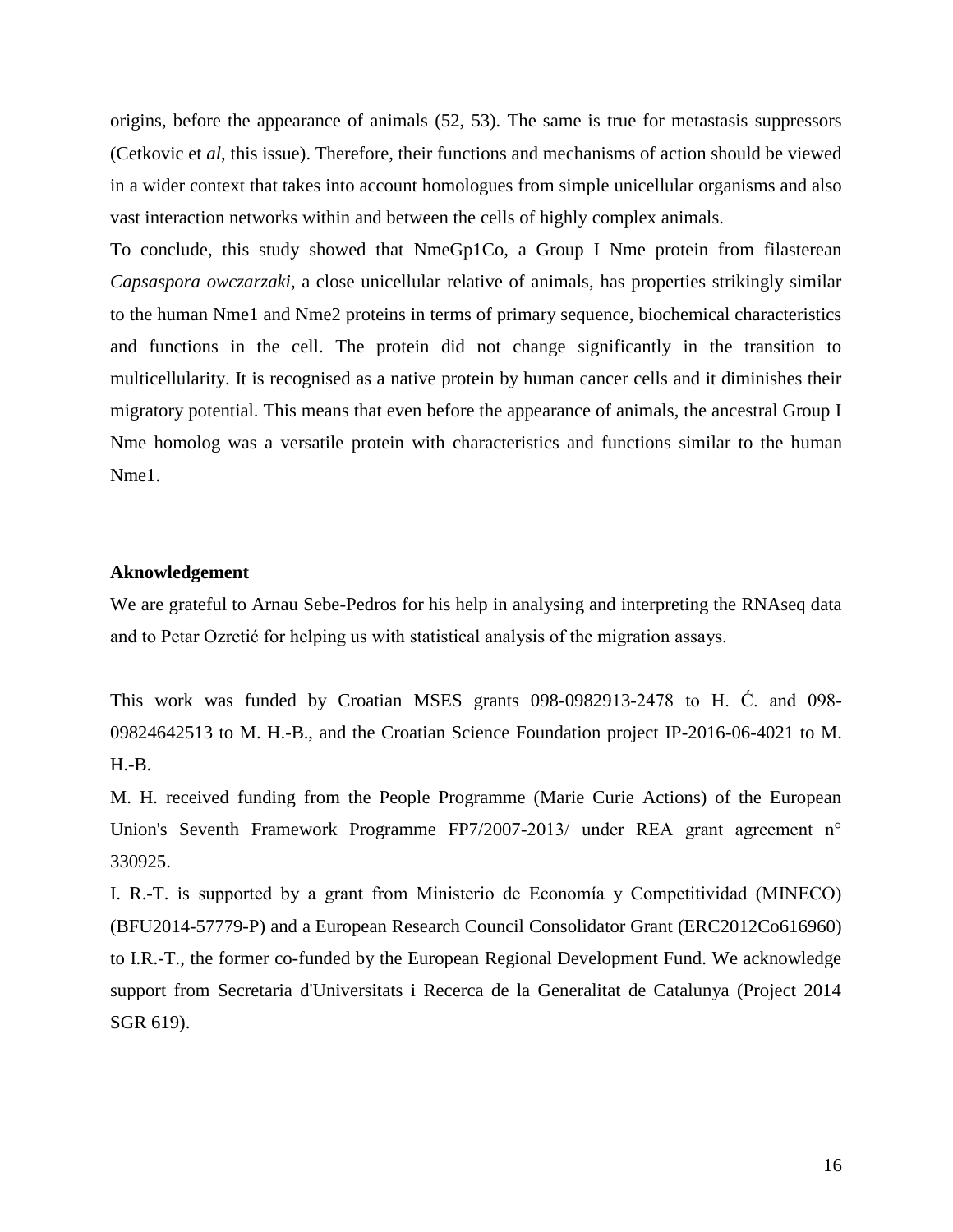# **References**

<span id="page-16-0"></span>1. Aktipis CA, Boddy AM, Jansen G, Hibner U, Hochberg ME, Maley CC, et al. Cancer across the tree of life: cooperation and cheating in multicellularity. Philos T R Soc B. 2015;370(1673).

<span id="page-16-1"></span>2. Domazet-Loso T, Klimovich A, Anokhin B, Anton-Erxleben F, Hamm MJ, Lange C, et al. Naturally occurring tumours in the basal metazoan Hydra. Nat Commun. 2014;5.

<span id="page-16-2"></span>3. Steeg PS, Bevilacqua G, Kopper L, Thorgeirsson UP, Talmadge JE, Liotta LA, et al. Evidence for a novel gene associated with low tumor metastatic potential. J Natl Cancer Inst. 1988;80(3):200 - 4.

<span id="page-16-3"></span>4. Bilitou A, Watson J, Gartner A, Ohnuma S. The NM23 family in development. Mol Cell Biochem. 2009;329(1-2):17 - 33.

<span id="page-16-4"></span>5. Desvignes T, Pontarotti P, Fauvel C, Bobe J. Nme protein family evolutionary history, a vertebrate perspective. BMC Evol Biol. 2009;9:256.

<span id="page-16-5"></span>6. Desvignes T, Pontarotti P, Bobe J. Nme Gene Family Evolutionary History Reveals Pre-Metazoan Origins and High Conservation between Humans and the Sea Anemone, Nematostella vectensis. Plos One. 2010;5(11).

<span id="page-16-6"></span>7. Perina D, Bosnar M, Bago R, Mikoc A, Harcet M, Dezeljin M, et al. Sponge nonmetastatic Group I Nme gene/protein - structure and function is conserved from sponges to humans. BMC Evolutionary Biology. 2011;11(1):87.

<span id="page-16-7"></span>8. Wagner PD, Vu ND. Phosphorylation of ATP-citrate lyase by nucleoside diphosphate kinase. J Biol Chem. 1995;270(37):21758 - 64.

<span id="page-16-8"></span>9. Wagner PD, Vu ND. Histidine to aspartate phosphotransferase activity of nm23 proteins: phosphorylation of aldolase C on Asp-319. Biochem J. 2000;346 Pt 3:623-30.

<span id="page-16-9"></span>10. Ma D, McCorkle JR, Kaetzel DM. The metastasis suppressor NM23-H1 possesses 3'-5' exonuclease activity. J Biol Chem. 2004;279(17):18073 - 84.

<span id="page-16-10"></span>11. Postel EH. Multiple biochemical activities of NM23/NDP kinase in gene regulation. J Bioenerg Biomembr. 2003;35(1):31 - 40.

<span id="page-16-11"></span>12. Lombardi D, Lacombe ML, Paggi MG. nm23: unraveling its biological function in cell differentiation. J Cell Physiol. 2000;182(2):144 - 9.

<span id="page-16-12"></span>13. Lombardi D, Palescandolo E, Giordano A, Paggi MG. Interplay between the antimetastatic nm23 and the retinoblastoma-related Rb2/p130 genes in promoting neuronal differentiation of PC12 cells. Cell Death Differ. 2001;8(5):470 - 6.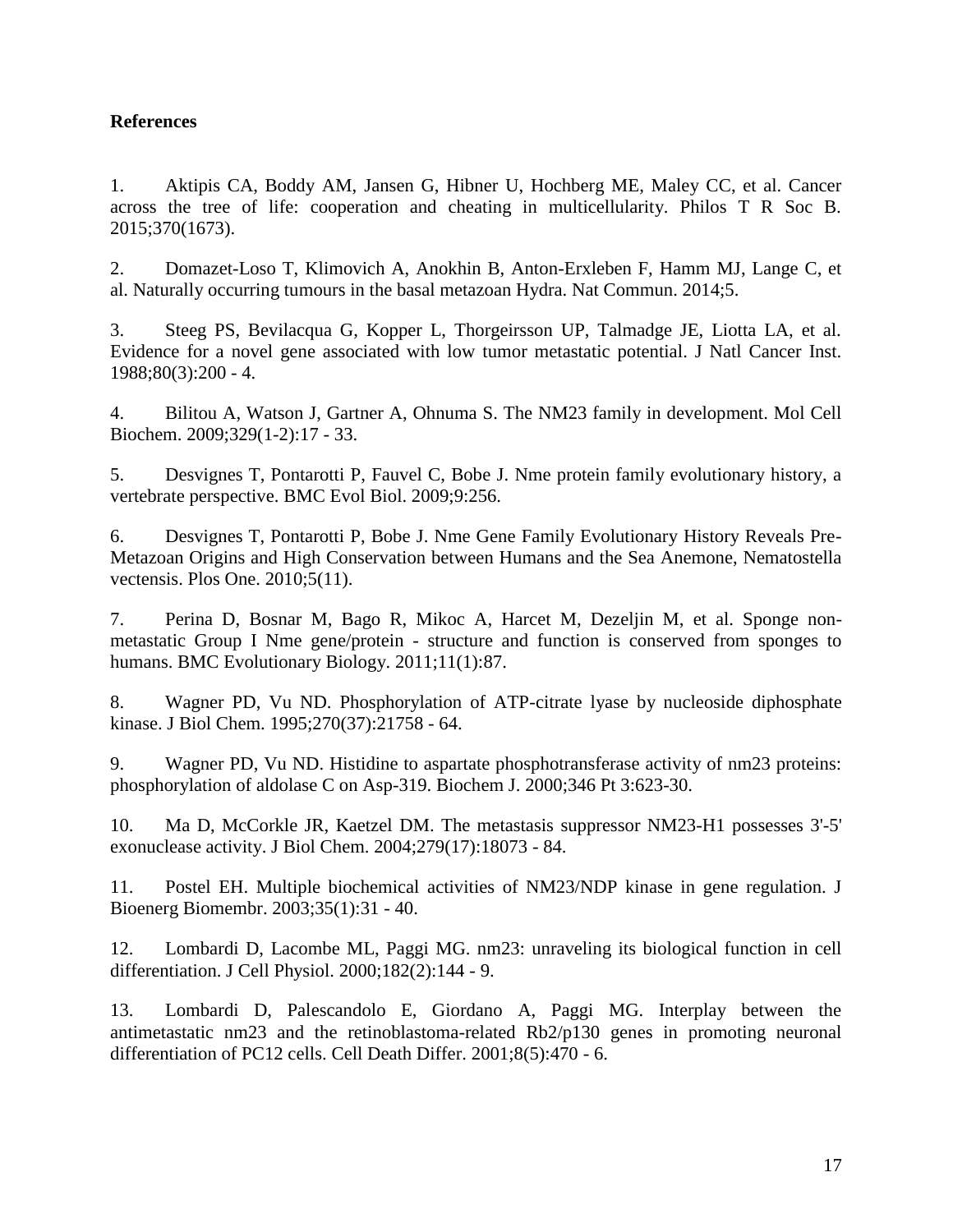<span id="page-17-0"></span>14. Gervasi F, D'Agnano I, Vossio S, Zupi G, Sacchi A, Lombardi D. nm23 influences proliferation and differentiation of PC12 cells in response to nerve growth factor. Cell Growth Differ. 1996;7(12):1689 - 95.

<span id="page-17-1"></span>15. Lakso M, Steeg PS, Westphal H. Embryonic expression of nm23 during mouse organogenesis. Cell Growth Differ. 1992;3(12):873 - 9.

<span id="page-17-2"></span>16. Amrein L, Barraud P, Daniel JY, Perel Y, Landry M. Expression patterns of nm23 genes during mouse organogenesis. Cell Tissue Res. 2005;322(3):365 - 78.

<span id="page-17-3"></span>17. Kang Y, Lee DC, Han J, Yoon S, Won M, Yeom JH, et al. NM23-H2 involves in negative regulation of Diva and Bcl2L10 in apoptosis signaling. Biochem Biophys Res Commun. 2007;359(1):76-82.

<span id="page-17-4"></span>18. Fan Z, Beresford PJ, Oh DY, Zhang D, Lieberman J. Tumor suppressor NM23-H1 is a granzyme A-activated DNase during CTL-mediated apoptosis, and the nucleosome assembly protein SET is its inhibitor. Cell. 2003;112(5):659 - 72.

<span id="page-17-5"></span>19. Fournier HN, Albiges-Rizo C, Block MR. New insights into Nm23 control of cell adhesion and migration. J Bioenerg Biomembr. 2003;35(1):81 - 7.

<span id="page-17-6"></span>20. Palacios F, Schweitzer JK, Boshans RL, D'Souza-Schorey C. ARF6-GTP recruits Nm23- H1 to facilitate dynamin-mediated endocytosis during adherens junctions disassembly. Nat Cell Biol. 2002;4(12):929 - 36.

<span id="page-17-7"></span>21. She S, Xu B, He M, Lan X, Wang Q. Nm23-H1 suppresses hepatocarcinoma cell adhesion and migration on fibronectin by modulating glycosylation of integrin beta1. Journal of experimental & clinical cancer research : CR. 2010;29:93.

<span id="page-17-8"></span>22. Boissan M, De Wever O, Lizarraga F, Wendum D, Poincloux R, Chignard N, et al. Implication of metastasis suppressor NM23-H1 in maintaining adherens junctions and limiting the invasive potential of human cancer cells. Cancer research. 2010;70(19):7710-22.

<span id="page-17-9"></span>23. Fournier HN, Dupe-Manet S, Bouvard D, Lacombe ML, Marie C, Block MR, et al. Integrin cytoplasmic domain-associated protein 1alpha (ICAP-1alpha ) interacts directly with the metastasis suppressor nm23-H2, and both proteins are targeted to newly formed cell adhesion sites upon integrin engagement. The Journal of biological chemistry. 2002;277(23):20895-902.

<span id="page-17-10"></span>24. Torruella G, de Mendoza A, Grau-Bove X, Anto M, Chaplin MA, del Campo J, et al. Phylogenomics Reveals Convergent Evolution of Lifestyles in Close Relatives of Animals and Fungi. Current biology : CB. 2015;25(18):2404-10.

<span id="page-17-11"></span>25. Hertel LA, Bayne CJ, Loker ES. The symbiont Capsaspora owczarzaki, nov. gen. nov. sp., isolated from three strains of the pulmonate snail Biomphalaria glabrata is related to members of the Mesomycetozoea. International journal for parasitology. 2002;32(9):1183-91.

<span id="page-17-12"></span>26. Stibbs HH, Owczarzak A, Bayne CJ, DeWan P. Schistosome sporocyst-killing Amoebae isolated from Biomphalaria glabrata. Journal of invertebrate pathology. 1979;33(2):159-70.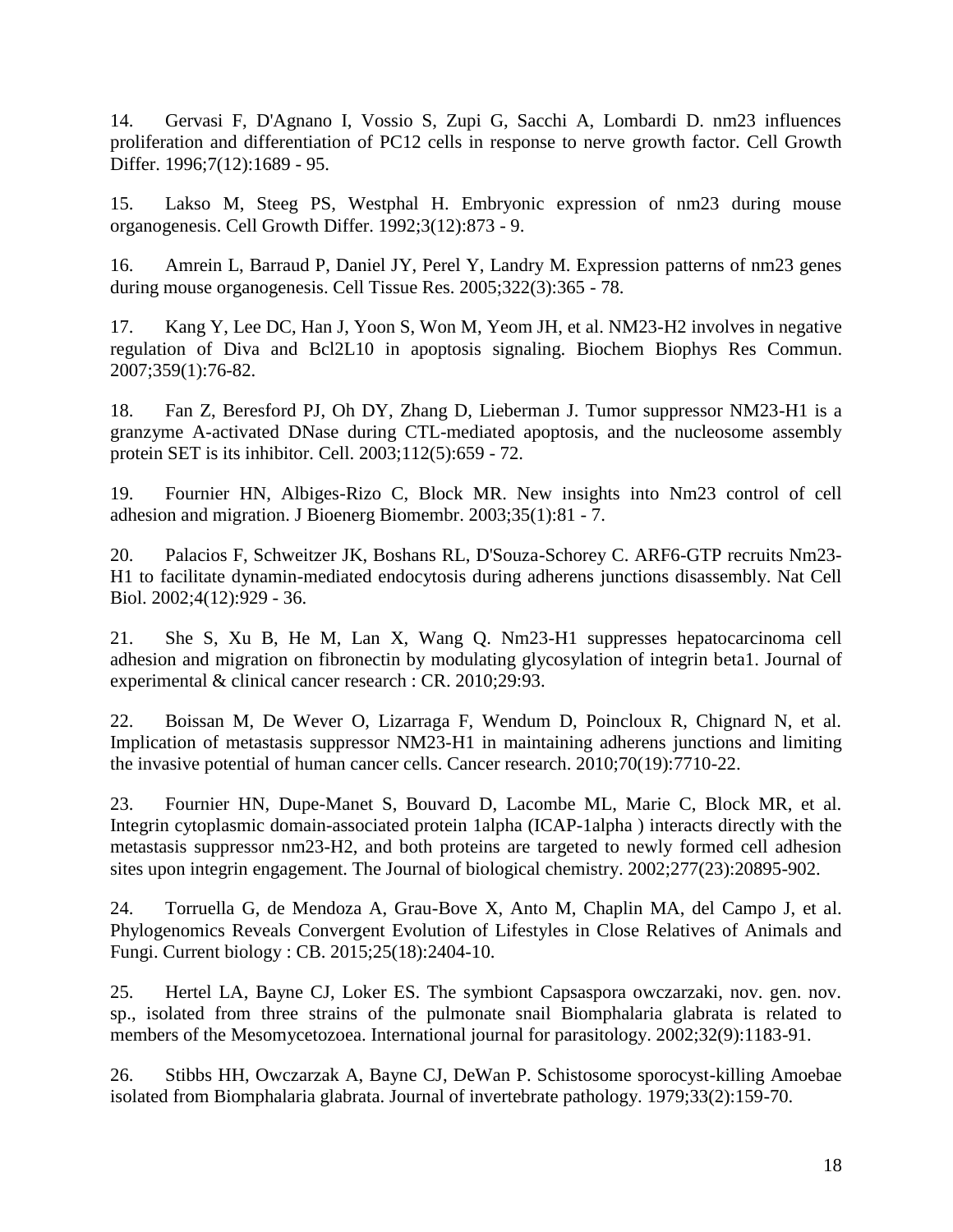<span id="page-18-0"></span>27. Suga H, Chen Z, de Mendoza A, Sebe-Pedros A, Brown MW, Kramer E, et al. The Capsaspora genome reveals a complex unicellular prehistory of animals. Nature communications. 2013;4:2325.

<span id="page-18-1"></span>28. Sebe-Pedros A, de Mendoza A, Lang BF, Degnan BM, Ruiz-Trillo I. Unexpected repertoire of metazoan transcription factors in the unicellular holozoan Capsaspora owczarzaki. Molecular biology and evolution. 2011;28(3):1241-54.

<span id="page-18-2"></span>29. Suga H, Dacre M, de Mendoza A, Shalchian-Tabrizi K, Manning G, Ruiz-Trillo I. Genomic survey of premetazoans shows deep conservation of cytoplasmic tyrosine kinases and multiple radiations of receptor tyrosine kinases. Science signaling. 2012;5(222):ra35.

<span id="page-18-3"></span>30. Sebe-Pedros A, Roger AJ, Lang FB, King N, Ruiz-Trillo I. Ancient origin of the integrinmediated adhesion and signaling machinery. Proceedings of the National Academy of Sciences of the United States of America. 2010;107(22):10142-7.

<span id="page-18-4"></span>31. Sebe-Pedros A, Irimia M, Del Campo J, Parra-Acero H, Russ C, Nusbaum C, et al. Regulated aggregative multicellularity in a close unicellular relative of metazoa. eLife. 2013;2:e01287.

<span id="page-18-5"></span>32. Sebe-Pedros A, Zheng Y, Ruiz-Trillo I, Pan D. Premetazoan origin of the hippo signaling pathway. Cell reports. 2012;1(1):13-20.

<span id="page-18-6"></span>33. Sebe-Pedros A, Ariza-Cosano A, Weirauch MT, Leininger S, Yang A, Torruella G, et al. Early evolution of the T-box transcription factor family. Proceedings of the National Academy of Sciences of the United States of America. 2013;110(40):16050-5.

<span id="page-18-7"></span>34. Conover WJ. Practical nonparametric statistics. 3rd ed. New York: John Wiley; 1999. viii, 584 s. p.

<span id="page-18-8"></span>35. Postel EH, Ferrone CA. Nucleoside diphosphate kinase enzyme activity of NM23-H2/PuF is not required for its DNA binding and in vitro transcriptional functions. J Biol Chem. 1994;269(12):8627 - 30.

<span id="page-18-9"></span>36. Galvao CW, Pedrosa FO, Souza EM, Yates MG, Chubatsu LS, Steffens MB. Expression, purification, and DNA-binding activity of the Herbaspirillum seropedicae RecX protein. Protein Expr Purif. 2004;35(2):298 - 303.

<span id="page-18-10"></span>37. Agarwal RP, Robison B, Parks RE, Jr. Nucleoside diphosphokinase from human erythrocytes. Methods Enzymol. 1978;51:376-86.

<span id="page-18-11"></span>38. Bosnar MH, Dubravcic K, Bago R, Pavelic J. Head and neck tumor cells exhibit altered proliferation upon overexpression of nm23 genes. Croat Chem Acta. 2008;81(1):183 - 9.

<span id="page-18-12"></span>39. Bago R, Pavelic J, Vlahovicek GM, Bosnar MH. Nm23-H1 Promotes Adhesion of CAL 27 Cells In Vitro. Molecular Carcinogenesis. 2009;48(9):779 - 89.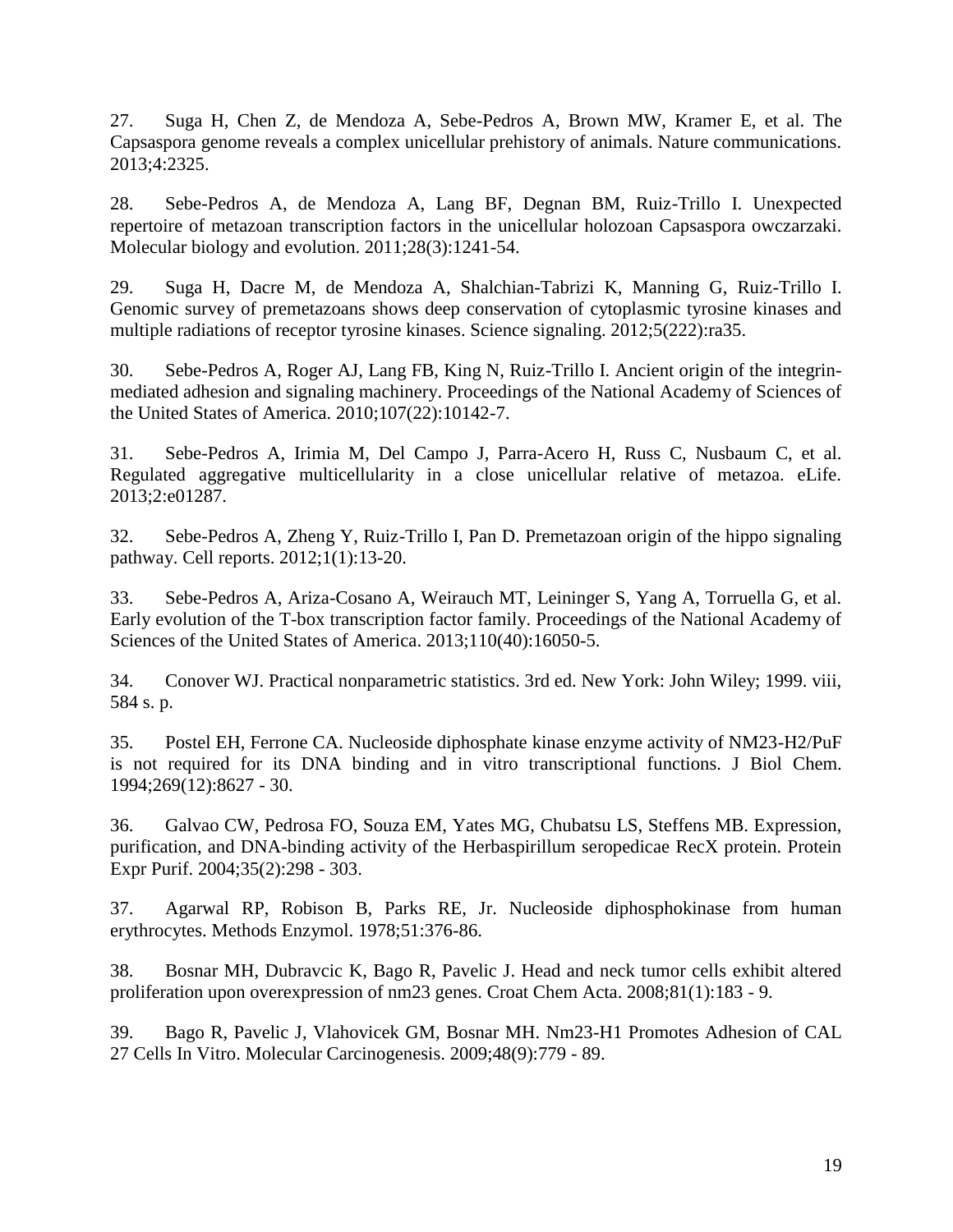<span id="page-19-0"></span>40. Ouatas T, Abdallah B, Gasmi L, Bourdais J, Postel E, Mazabraud A. Three different genes encode NM23/nucleoside diphosphate kinases in Xenopus laevis. Gene. 1997;194(2):215 - 25.

<span id="page-19-1"></span>41. Kim YI, Park S, Jeoung DI, Lee H. Point mutations affecting the oligomeric structure of Nm23-H1 abrogates its inhibitory activity on colonization and invasion of prostate cancer cells. Biochem Biophys Res Commun. 2003;307(2):281 - 9.

<span id="page-19-2"></span>42. Yadav VK, Thakur RK, Eckloff B, Baral A, Singh A, Halder R, et al. Promoter-proximal transcription factor binding is transcriptionally active when coupled with nucleosome repositioning in immediate vicinity. Nucleic acids research. 2014;42(15):9602-11.

<span id="page-19-3"></span>43. Postel EH. Cleavage of DNA by human NM23-H2/nucleoside diphosphate kinase involves formation of a covalent protein-DNA complex. J Biol Chem. 1999;274(32):22821 - 9.

<span id="page-19-4"></span>44. McDermott WG, Boissan M, Lacombe ML, Steeg PS, Horak CE. Nm23-H1 homologs suppress tumor cell motility and anchorage independent growth. Clinical & experimental metastasis. 2008;25(2):131-8.

<span id="page-19-5"></span>45. Perina D, Bosnar MH, Bago R, Mikoc A, Harcet M, Dezeljin M, et al. Sponge nonmetastatic Group I Nme gene/protein - structure and function is conserved from sponges to humans. BMC evolutionary biology. 2011;11:87.

<span id="page-19-6"></span>46. Desvignes T, Pontarotti P, Bobe J. Nme gene family evolutionary history reveals premetazoan origins and high conservation between humans and the sea anemone, Nematostella vectensis. PloS one. 2010;5(11):e15506.

<span id="page-19-7"></span>47. Cetkovic H, Perina D, Harcet M, Mikoc A, Herak Bosnar M. Nme family of proteins- clues from simple animals. Naunyn-Schmiedeberg's archives of pharmacology. 2015;388(2):133- 42.

<span id="page-19-8"></span>48. Simion P, Philippe H, Baurain D, Jager M, Richter DJ, Di Franco A, et al. A Large and Consistent Phylogenomic Dataset Supports Sponges as the Sister Group to All Other Animals. Current biology : CB. 2017;27(7):958-67.

<span id="page-19-9"></span>49. Shen X-X, Hittinger CT, Rokas A. Contentious relationships in phylogenomic studies can be driven by a handful of genes. Nature Ecology & Evolution. 2017;1:0126.

<span id="page-19-10"></span>50. Webb PA, Perisic O, Mendola CE, Backer JM, Williams RL. The Crystal Structure of Human Nucleoside Diphosphate Kinase, NM23-H2. Journal of molecular biology. 1995;251(4):574-87.

<span id="page-19-11"></span>51. Bosnar MH, De Gunzburg J, Bago R, Brecevic L, Weber I, Pavelic J. Subcellular localization of A and B Nm23/NDPK subunits. Exp Cell Res. 2004;298(1):275 - 84.

<span id="page-19-12"></span>52. Domazet-Loso T, Tautz D. Phylostratigraphic tracking of cancer genes suggests a link to the emergence of multicellularity in metazoa. BMC Biol. 2010;8:66.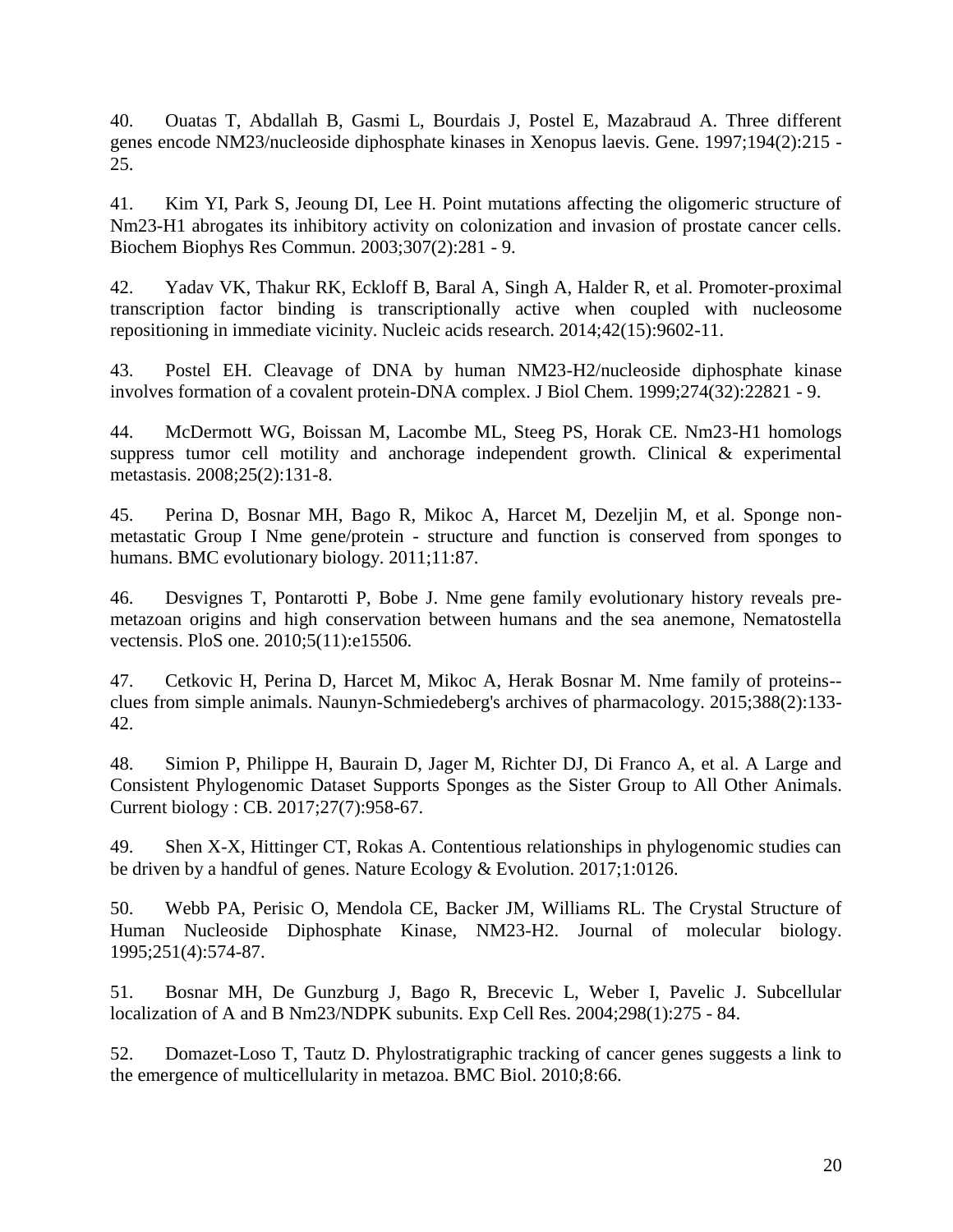<span id="page-20-0"></span>53. Domazet-Loso T, Tautz D. An ancient evolutionary origin of genes associated with human genetic diseases. Mol Biol Evol. 2008;25(12):2699-707.

# **Figure legends:**

# Figure 1

Alignment of human, sponge and C. owczarzaki Group I Nme proteins. Amino acids crucial for hexamer formation are marked with \*. NDPK active site is boxed and NDPK domain is marked by a grey arrow; b) Expression levels of C. owczarzaki Group I Nme proteins. ↑ NmeGpICo is significantly more expressed in the adherent stage compared to the cystic stage, ↓↓ NmeGpIColike is significantly lass expressed in the cystic stage compared to the other two stages

# Figure 2

Oligomerization of NmeGp1Co. (A) Cross-linking NmeGp1Co with glutaraldehyde. In the first reaction glutaraldehyde was added to a final amount of 0.04%. Reaction was incubated at 25°C for 15 min. The second reaction was performed with 1.6% glutaraldehyde for 40 min at  $37^{\circ}$ C. (B) Gel filtration chromatography. The blue line represents human Nme2 while the green line represents NmeGp1Co protein

# Figure 3

DNA-binding activity of the NmeGp1Co protein. Reactions contained 20 ng of single-stranded circular DNA from bacteriophage φX174 (NEB). The amount of purified NmeGp1Co protein is indicated

# Figure 4

Plasmid cleavage assays. A) Recombinant plasmid pUC19-NHE and B) empty pUC19 was incubated with NmeGp1Co protein as indicated. Topoisomerase I and Nme2 proteins were used as controls and were processed in the same conditions.

# Figure 5